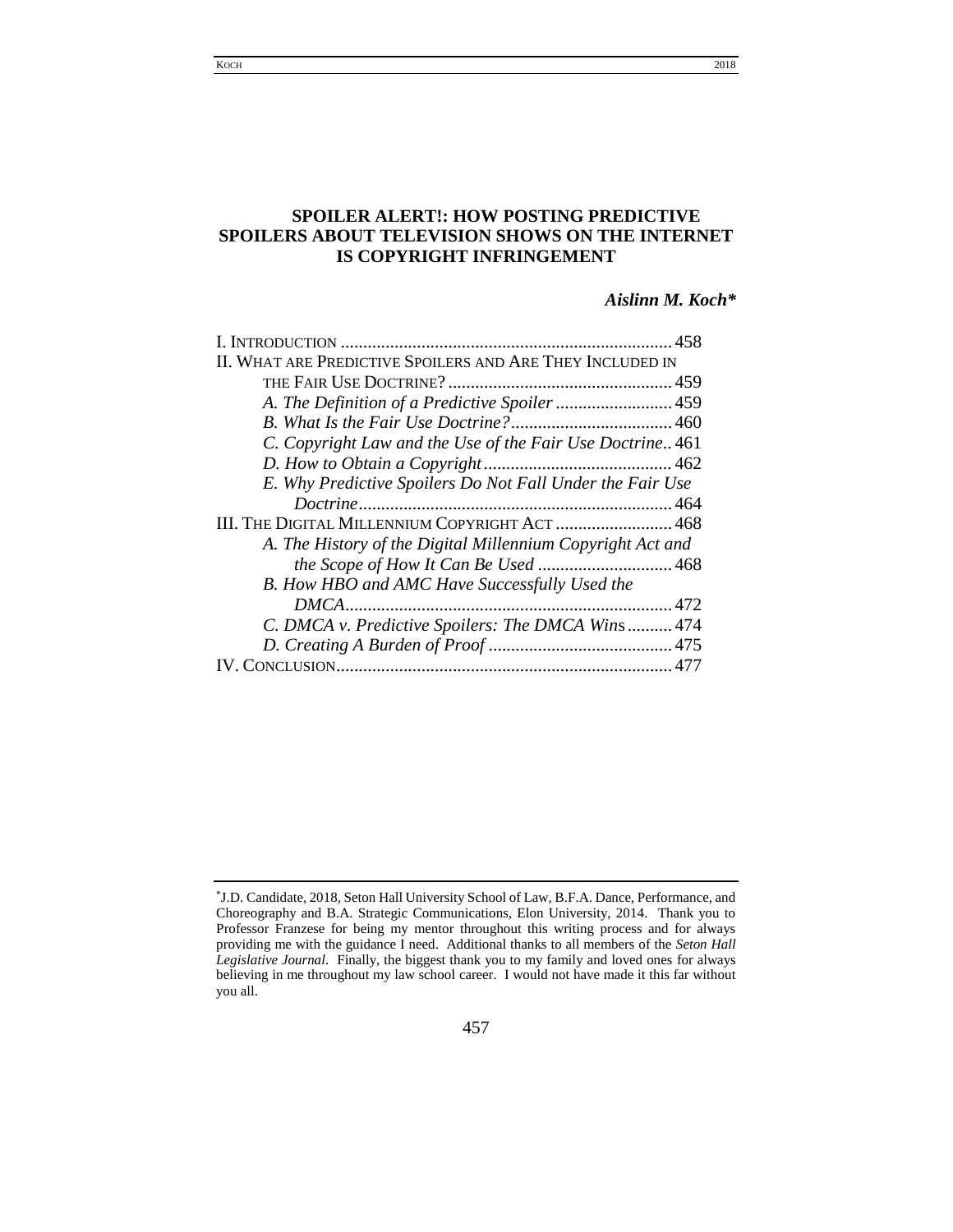## I. INTRODUCTION

Today, nothing is sacred. The advent of the Internet, specifically social media sites, has created the perfect avenue for a whole host of people to ruin things for one another. Some things that consistently seem to be spoiled on Facebook, Twitter, and YouTube are the plots of people's favorite television shows. The day, or sometimes even hours, after a popular television show airs, there will be posts on social media about it. When that circumstance arises, steps to avoid finding those spoilers are just not signing into social media that day, but that urge can be hard to resist. But what happens when a person stumbles across a video or a blog post that predicts what is going to happen in next week's episode or the upcoming season? What happens when that person was correct in their analysis and has subsequently ruined the plot of that favorite television show?

Social media users are allowed to speculate about what may or may not happen, but the problem arises when these people become gifted at accurately predicting what will occur and plaster it all over the Internet, thereby spoiling the excitement of watching the television show live. Some television broadcast companies have decided enough is enough and have begun to protect themselves against what they perceive to be copyright infringement. $\frac{1}{1}$ 

Recently, television companies have taken very specific actions against these people for spoiling their content by informing them that it must be removed.<sup>2</sup> Companies such as HBO and AMC have sent YouTubers and Bloggers cease-and-desist letters and takedown notifications demanding that the predictive spoiler videos or posts be removed at once or be subject to litigation. $3$  These companies have found the authority to send these demands in the Digital Millennium Copyright Act (" $DMCA$ ").<sup>4</sup>

Fans of these YouTube channels and blogs have made the counterargument that these big television companies are abusing their

<sup>1</sup> *See generally* Shaunee Flowers, *'The Walking Dead' Spoilers: AMC Issues More DMCA Take-Down Notices to Stop Spoilers – Here's What We Know About Season 6 Finale So Far*, INQUISITR (Apr. 3, 2016), http://www.inquisitr.com/2956885/the-walking-deadspoilers-amc-issues-more-dmca-take-down-notices-to-stop-spoilers-heres-what-we-know-ab out-season-6-finale-so-far/; Rob Price, *HBO is Using Copyright Law to Censor a YouTuber Who Keeps Leaking 'Game of Thrones' Spoilers in Advance*, BUS. INSIDER (May 9, 2016), http://www.businessinsider.com/spanish-spoiler-hbo-uses-dmca-copyright-law-to-block-lea ked-game-of-thrones-spoilers-youtube-frikidoctor-2016-5.

<sup>2</sup> *See generally* Flowers, *supra* note 1; Price, *supra* note 1.

<sup>3</sup> *See generally* Price, *supra* note 1.

<sup>4</sup> *See* Price, *supra* note 1; Digital Millennium Copyright Act, Pub. L. No. 105-304, 112 Stat. 2860 (1998).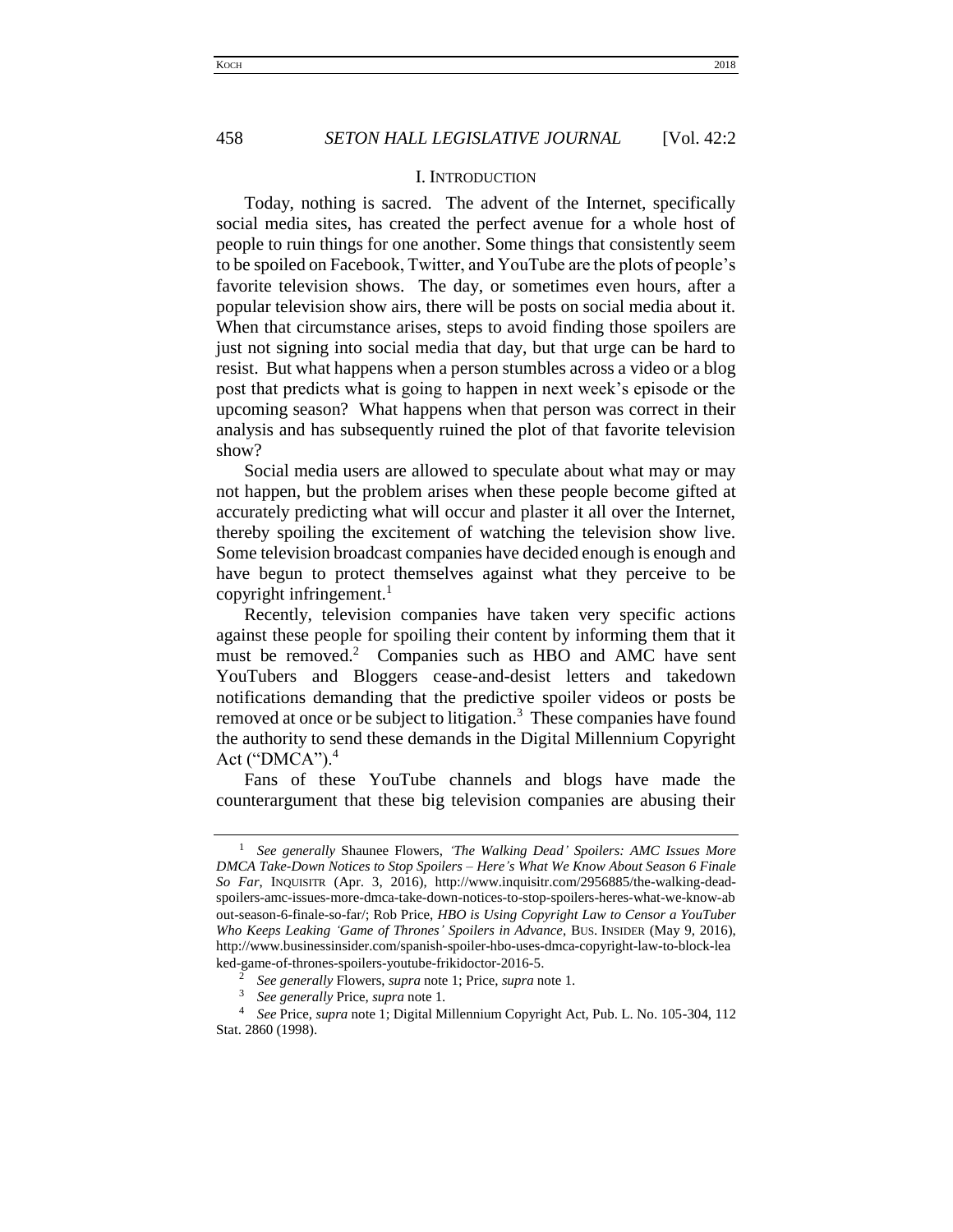2018] *SPOILER ALERT!* 459 status and the DMCA to have these videos and posts removed when they

truly are not infringing on any copyrights.<sup>5</sup> These fans believe that  $HBO$ and other television companies might be using the DMCA as a means to avoid embarrassment and prevent the commercially damaging effects of having their shows spoiled.<sup>6</sup> Fans feel that they are "gaming the system. $\frac{1}{7}$  In actuality, these television companies are not abusing the DMCA and are within their rights to have spoiler videos and posts removed from the internet.<sup>8</sup> This Note explores how specific predictive spoilers are a form of copyright infringement and argues that television companies are not abusing the DMCA when attempting to remove these videos and posts from the Internet.

# <span id="page-2-0"></span>II. WHAT ARE PREDICTIVE SPOILERS AND ARE THEY INCLUDED IN THE FAIR USE DOCTRINE?

To better understand how television companies decide to issue takedown notifications and cease-and-desist letters to people posting predictive spoilers, predictive spoilers and spoilers after the fact must be distinguished from each other. Additionally, since these predictive spoilers happen before the television show even airs, predictive spoilers are not contemplated under the fair use doctrine of copyright law.

## <span id="page-2-1"></span>*A. The Definition of a Predictive Spoiler*

The definition of a spoiler in the scope of television shows is "information about the plot of a motion picture or TV program that can spoil a viewer's sense of surprise or suspense."<sup>9</sup> Usually, people encounter spoilers after the television show has aired.<sup>10</sup> These include posts on social media accounts, blogs, or even websites specifically dedicated to spoilers that reveal what has just happened in a television show.<sup>11</sup> If someone does not have the opportunity to watch a television

<sup>11</sup> *See generally* Noam Cohen, *Spoiler Alert: Whodunit? Wikipedia Will Tell You*, N.Y. TIMES (Sept. 17, 2010), http://www.nytimes.com/2010/09/18/business/media/18spoiler.html? r=1&adxnnl=1&adxnnlx=1284931453-Cougj2fpRsBoD+tJX2gG5g; *see generally* Hugh Hart, *Spoiler Wars Heat Up as Lost Return*s, WIRED (Jan. 21, 2009, 12:09 PM), https://www. wired.com/2009/01/new-lost-season, *see generally Spoilers,* TV LINE, http://tvline.com/cate

<sup>5</sup> Price, *supra* note 1.

<sup>6</sup> Price, *supra* note 1.

<sup>7</sup> Price, *supra* note 1.

<sup>8</sup> Price, *supra* note 1.

<sup>9</sup> *Spoiler*, MERRIAM-WEBSTER, https://www.merriam-webster.com/dictionary/spoiler (last visited May 10, 2018).

<sup>10</sup> *See generally* Dustin Rowles, *Why Do People Spoil? The Psychology Behind the Spoiler*, PAJIBA (Apr. 15, 2014), http://www.pajiba.com/think\_pieces/why-do-people-spoilthe-psychology-behind-the-spoiler.php.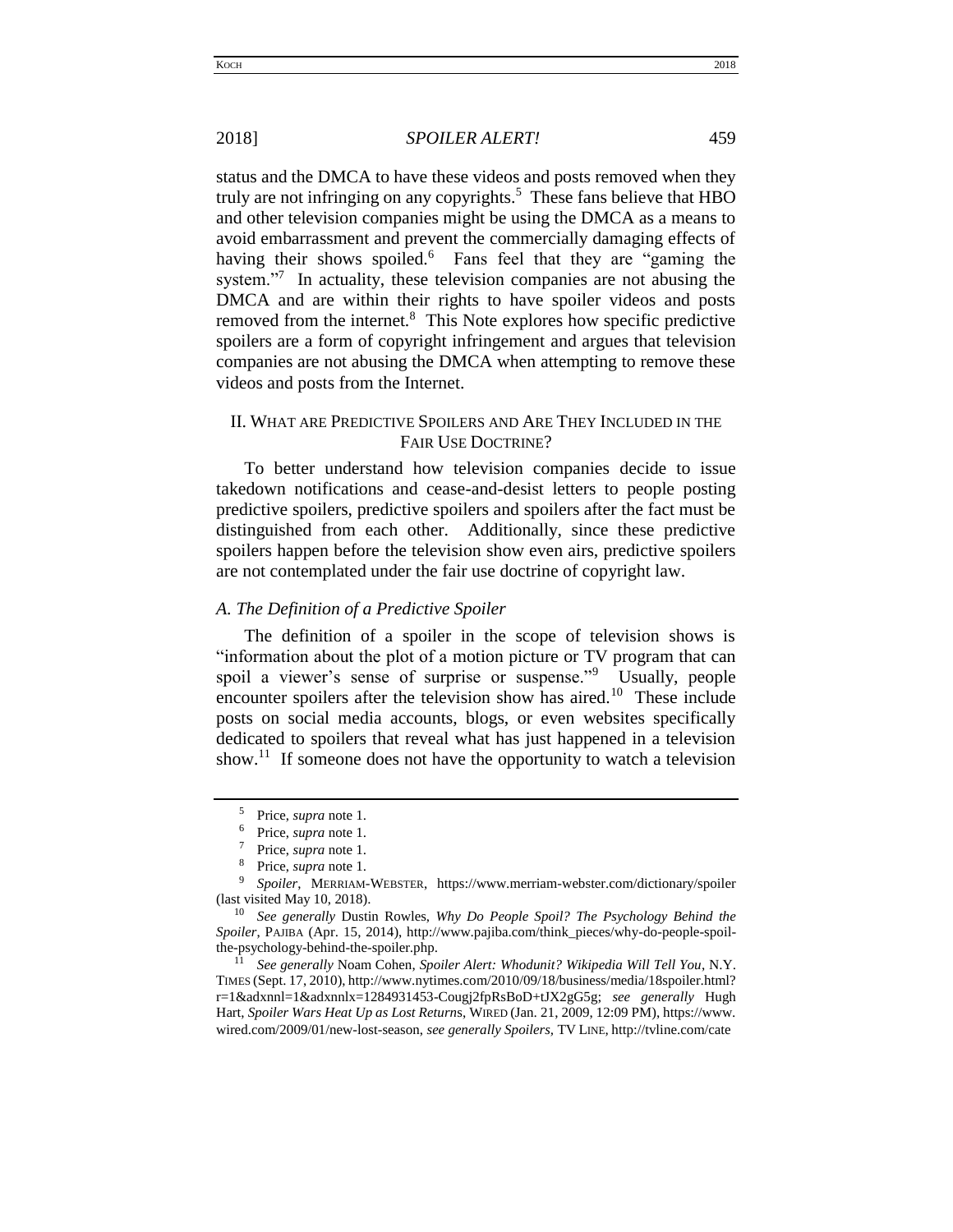show when it first airs, it can be quite upsetting to find out the details of the episode before they have the opportunity to see it for themselves.<sup>12</sup>

The difference between this type of spoiler and a predictive spoiler is that a predictive spoiler is theorizing about what will happen in an upcoming episode or season of a television show rather than posting about something that has already aired.<sup>13</sup> To be predictive means "to declare or indicate in advance; *especially*: foretell on the basis of observation, experience, or scientific reason."<sup>14</sup> So by combining the definitions of predictive and spoiler, there is an understanding that a predictive spoiler, in regards to television shows, is something that "foretell[s]" or observes based off of " observation [and] experience" "about the plot of a motion picture or TV program that can spoil a viewer's sense of surprise or suspense."<sup>15</sup> Television production companies are not worried about are the typical spoilers that come after a show has aired; they are concerned about their content being spoiled before they even have the chance to air it.<sup>16</sup> These production companies believe that when content is predicted so accurately and disseminated before it airs, this constitutes copyright infringement, but does this speculation about what might happen fall under the fair use doctrine?<sup>17</sup>

## <span id="page-3-0"></span>*B. What Is the Fair Use Doctrine?*

Fair use is judge-made law, which has been devised and refined in decades of case law.<sup>18</sup> Some examples of fair use the courts have considered over the years are:

[q]uotation of excerpts in a review or criticism for purposes of illustration or comment; quotation of short passages in a scholarly or technical work, for illustration or clarification of the author's observations; use in a parody of some of the content of the work parodied; summary of an address or article, with brief quotations, in a news report; reproduction by a library of a portion of a work to replace part of a damaged

<sup>17</sup> Flowers, *supra* note 1.<br><sup>18</sup> H P P<sub>FP</sub> No. 04, 1476

gory/spoilers/ (last visited May 10, 2018).

<sup>12</sup> Rowles, *supra* note 10.

<sup>13</sup> *See generally* Aja Romano, *Walking Dead and Game of Thrones Fans Say Networks Are Threatening to Sue Because They're Too Good at Predicting the Show*, VOX (June 17, 2016, 12:00 PM), http://www.vox.com/2016/6/17/11934146/amc-bans-spoilers-walking-dea d-game-of-thrones.

<sup>14</sup> *Predict*, MERRIAM-WEBSTER, https://www.merriam-webster.com/dictionary/predict (last visited May 10, 2018).

<sup>15</sup> *Spoiler*, MERRIAM-WEBSTER, https://www.merriam-webster.com/dictionary/spoiler (last visited May 10, 2018).

<sup>16</sup> Flowers, *supra* note 1.

<sup>18</sup> H.R. REP. NO. 94-1476, at 65 (1976), *as reprinted in* 1976 U.S.C.C.A.N. 5659, 5678- 79.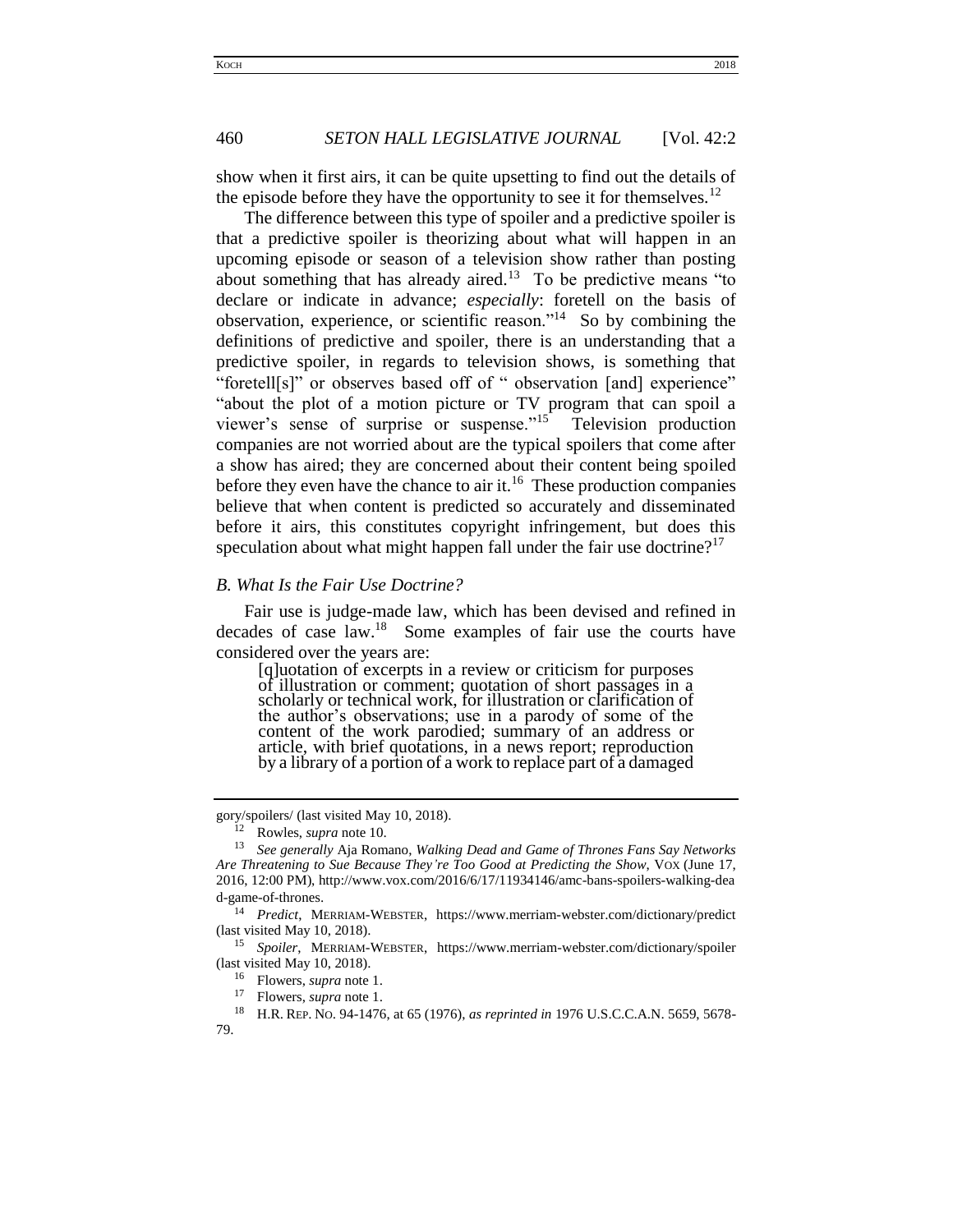copy; reproduction by a teacher or student of a small part of a work to illustrate a lesson; reproduction of a work in legislative or judicial proceedings or reports; incidental and fortuitous reproduction, in a newsreel or broadcast, of a work located in the scene of an event being reported.<sup>19</sup>

Since fair use is an equitable doctrine, each individual issue must be evaluated on its own.<sup>20</sup> The courts have systematically developed criteria with which to analyze particular fair-use claims.<sup>21</sup> These criteria are now codified in Title 17, Section 107 of the United States Code.<sup>22</sup> When assessing a fair-use defense, courts will consider:

(1) the purpose and character of the use, including whether such use is of a commercial nature or is for nonprofit educational purposes; (2) the nature of the copyrighted work; (3) the amount and substantiality of the portion used in relation to the copyrighted work as a whole; and (4) the effect of the use upon the potential market for or value of the copyrighted work. $^{23}$ 

The facts of any particular case being analyzed for fair use do not have to meet all four of these criteria.<sup>24</sup> These criteria are intended to guide the courts and can be weighed in order to assist the court in deciding if the facts yield to the instance that they can be included under the fair use doctrine.<sup>25</sup> As Robert W. Kastenmeier, a former Representative from Wisconsin, wrote, "Section 107 is intended to restate the present judicial doctrine of fair use, not to change, narrow, or enlarge it in any way."<sup>26</sup>

## <span id="page-4-0"></span>*C. Copyright Law and the Use of the Fair Use Doctrine*

 Before the fair use doctrine can even come into play, the first question is whether the new work infringes on an already established copyright. $27$ In order to determine if the predictive spoilers fall under the fair use

<sup>24</sup> *See* D.R. Jones, *Commerciality and Fair Use*, 15 WAKE FOREST J. BUS. & INTELL. PROP. L. 620, 621 (2015); *see also* RONALD S. ROSEN, MUSIC AND COPYRIGHT § 7.02 (2013).

<sup>26</sup> H.R. REP. NO. 94-1476, at 66.

 $\frac{19}{20}$  *Id.* 

 $\frac{20}{21}$  *Id. Id.* 

<sup>22</sup> 17 U.S.C.S. § 107 (LEXIS through Pub. L. No. 115-108).

<sup>&</sup>lt;sup>23</sup> *Id.* ("Notwithstanding the provisions of sections 106 and 106A [17 USCS §§ 106 and 106A], the fair use of a copyrighted work, including such use by reproduction in copies or phonorecords or by any other means specified by that section, for purposes such as criticism, comment, news reporting, teaching (including multiple copies for classroom use), scholarship, or research, is not an infringement of copyright.").

<sup>25</sup> ROSEN, *supra* note 24; H.R. REP. NO. 94-1476, at 66 (1976), *as reprinted in* 1976 U.S.C.C.A.N. 5659, 5680.

 $^{27}$  OFFICE OF THE GEN. COUNSEL, HARV. UNIV., COPYRIGHT AND FAIR USE: A GUIDE FOR THE HARVARD COMMUNITY 1-8 (2016).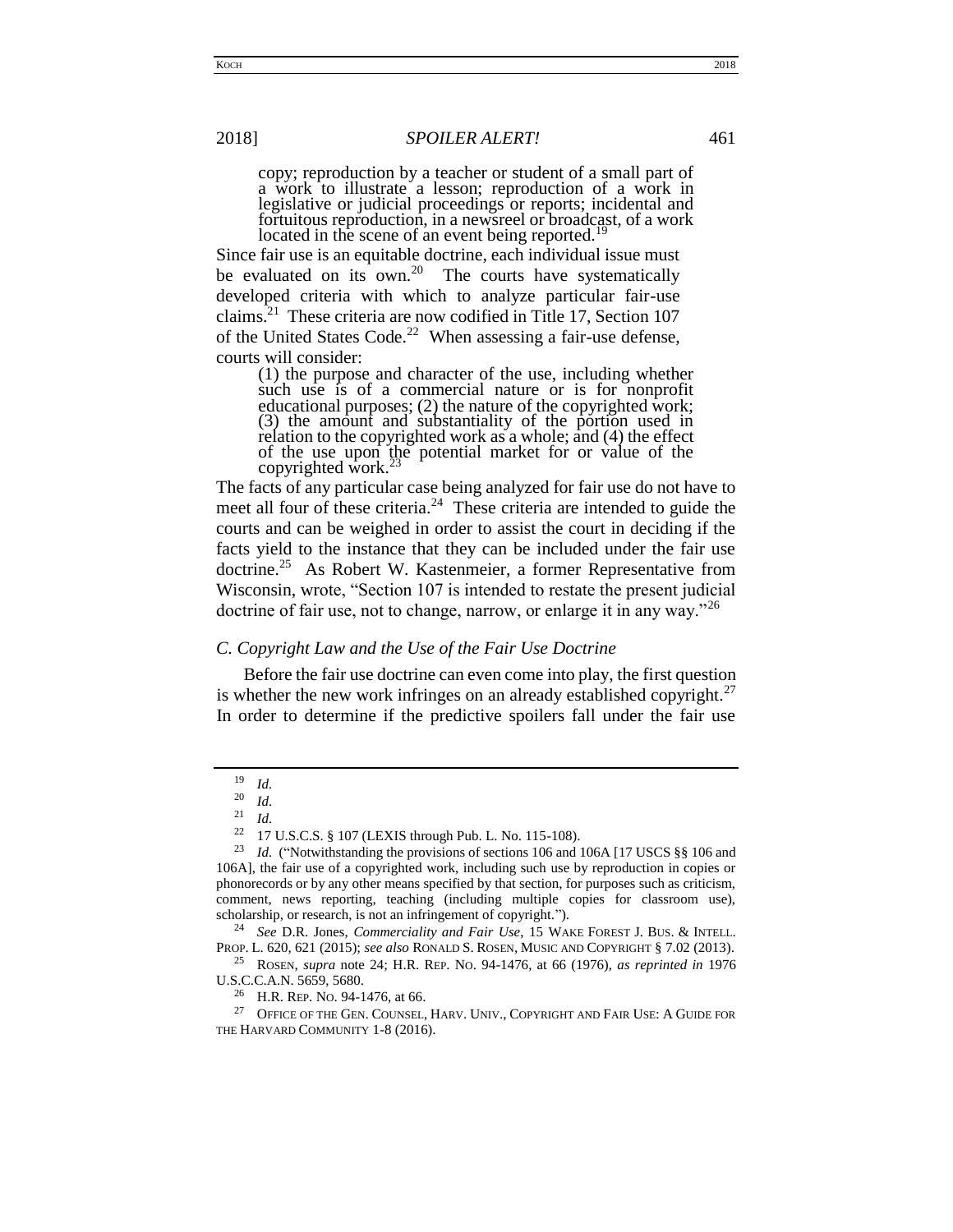doctrine, it is important to understand how television companies have a copyright interest in the content of their television shows. $^{28}$ 

## <span id="page-5-0"></span>*D. How to Obtain a Copyright*

The intention of a copyright is to "protect[] literary, musical, dramatic, choreographic, pictorial, graphic or sculptural works, motion pictures, and other audiovisual works, sound recordings, and architectural works from being reproduced, distributed, revised, or publicly performed or displayed without the permission of the copyright owner or as otherwise permitted by law."<sup>29</sup> In order to obtain a copyright, the work must be original.<sup>30</sup> To be considered original, the work must meet two specific requirements. $31$  These are independent creation and minimal creativity.<sup>32</sup> First, a work satisfies the independent creation requirement when it is not copied from another work.<sup>33</sup> Second, creativity is defined as "the ability to make new things or think of new ideas. $34$  Thus, "minimal creativity" suggests that the required threshold of creativity is very low and a small amount suffices.<sup>35</sup>

Additionally, the work must be in a fixed medium.<sup>36</sup> Specifically, the work must be "embodied in a copyright or phonorecord, by or under authority of the author, [or] sufficiently permanent or stable to permit it to be perceived, reproduced, or otherwise communicated for a period of more than transitory duration."<sup>37</sup> These requirements incorrectly indicate that the work must be in writing or be an exact recording of what is being copyrighted.<sup>38</sup> Rather, the work only needs to be "capable of being reproduced . . . with the aid of a machine or device."<sup>39</sup>

<sup>28</sup> *See generally Copyright and Television*, JUST TV (July 13, 2007), https://justtv.wordp ress.com/2007/07/13/copyright-and-television/.

<sup>&</sup>lt;sup>29</sup> DAVID MIRCHIN, A PRACTICAL GUIDE TO COPYRIGHT LAW IN THE DIGITAL AGE (MCLE) § 1 (2002).

<sup>30</sup> STEPHEN FISHMAN, COPYRIGHT AND THE PUBLIC DOMAIN § 2.03 (2014) (citing Feist Publ'ns, Inc. v. Rural Tel. Serv. Co*.*, 499 U.S. 340, 345 (1991)).

 $rac{31}{32}$  *Id.* 

<sup>32</sup> *Id.* 

<sup>33</sup> *Id.*; *see, e.g.*, Durham Indus., Inc. v. Tommy Corp., 630 F.2d 905, 910 (2d Cir. 1980).

<sup>34</sup> *Creativity*, MERRIAM-WEBSTER'S COLLEGIATE DICTIONARY, (11th ed. 2014).

<sup>35</sup> FISHMAN, *supra* note 30 (citing *Feist Publ'ns*, 499 U.S. at 345).

<sup>36</sup> FISHMAN, *supra* note 30, at § 2.02 (citing Douglas Lichtman, *Copyright As a Rule of Evidence*, 52 DUKE L.J. 683, 721 (2003)).

<sup>37</sup> FISHMAN, *supra* note 30, at § 2.02 (citing 17 U.S.C. § 101 (defining "fixed")).

<sup>38</sup> FISHMAN, *supra* note 30, at § 2.02.

<sup>39</sup> FISHMAN, *supra* note 30, at § 2.02 (citing Midway Mfg. Co. v. Artic Int'l, Inc., 547 F. Supp. 999, 1007 (E.D. IL. 1982), *aff'd* 704 F.2d 1009 (7th Cir. 1982)).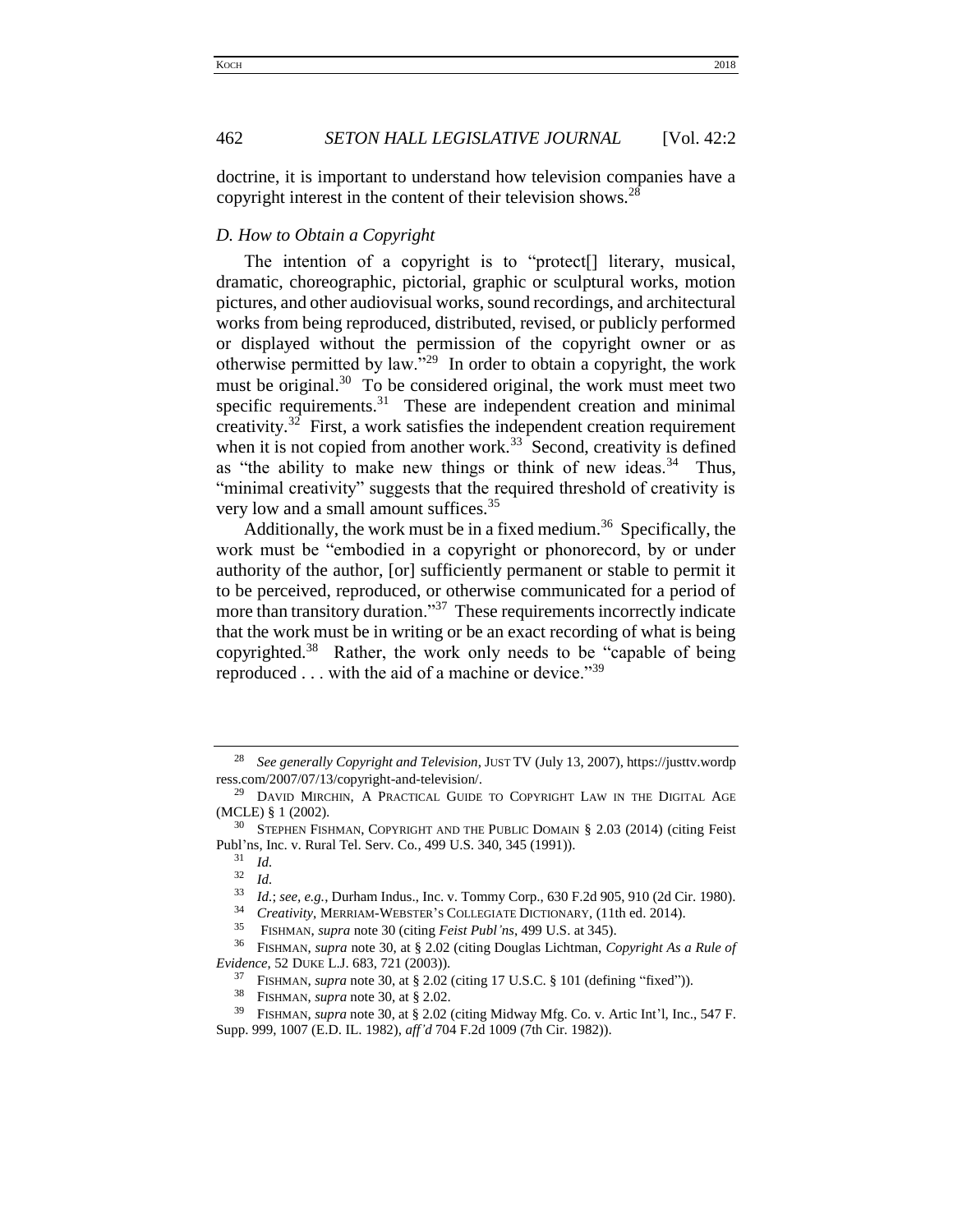#### 2018] *SPOILER ALERT!* 463

If a work meets the originality and fixed-medium requirements, it is automatically protected under copyright law.<sup>40</sup> It is not necessary for the creator to register the copyright; it becomes the property of the author once it is in a fixed form. $41$  However, if an employee creates the work while under an employment contract, the law considers the employer, not the employee-creator, the author of this work.<sup> $42$ </sup> This would be the case for television shows. The production company, not the writer or creator of the show (or any other artist involved), would own the specific copyright. $43$  In order to have full rights to the copyrighted work, the production company would have to require the writer to sign a contract that his or her work is for-hire—a typical occurrence in the entertainment industry.<sup>44</sup>

There is a significant benefit to having a copyright officially registered with the U.S. Copyright Office.<sup>45</sup>

Registration establishes a claim to copyright. . . . Before an infringement suit may be filed in court, registration (or refusal) is necessary for works of U.S. origin. Registration establishes prima facie evidence of the validity of the copyright and facts stated in the certificate when registration is made before or within five years of publication. When registration is made prior to infringement or within three months after publication of a work, a copyright owner is eligible for statutory damages, attorneys' fees, and costs. Registration permits a copyright owner to establish a record with the U.S. Customs and Border Protection (CBP) for protection against the importation of infringing copies.

Production companies like HBO and AMC go through this process to protect themselves from any infringement on their coveted content.<sup>47</sup> Indeed, since these copyrights enable production companies to charge for their content, these copyrights protect the bread and butter of how these companies ensure that they will make money.<sup>48</sup> Production companies are going to do everything and anything to make sure their copyrights are enforced, since that will ultimately take away from their revenue.<sup>49</sup>

<sup>40</sup> U.S. COPYRIGHT OFFICE, COPYRIGHT BASICS 2 (2017), http://www.coprytight.gov/circ s/circ01.pdf.

<sup>41</sup> *Id.* 

 $rac{42}{43}$  *Id.* 

<sup>43</sup> *See generally id.*; *Copyright and Television*, *supra* note 28.

<sup>44</sup> U.S. COPYRIGHT OFFICE*, supra* note 40, at 2-3.

<sup>45</sup> U.S. COPYRIGHT OFFICE*, supra* note 40, at 4.

<sup>46</sup> U.S. COPYRIGHT OFFICE*, supra* note 40, at 5.

<sup>47</sup> *See generally* U.S. COPYRIGHT OFFICE*, supra* note 40, at 5; *see generally Copyright and Television, supra* note 28.

<sup>48</sup> *See generally Copyright and Television, supra* note 28.

<sup>49</sup> *See generally Copyright and Television, supra* note 28.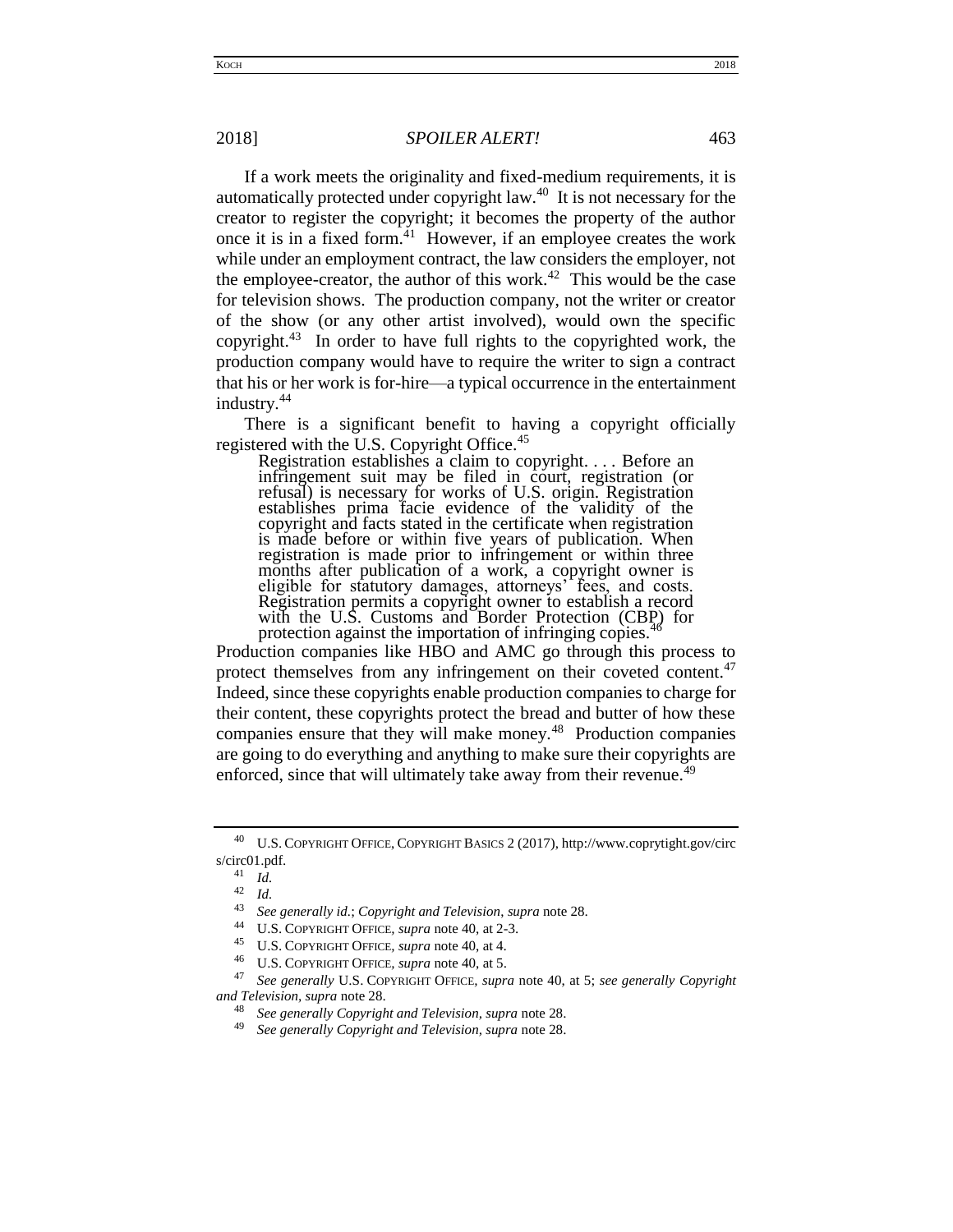Recently, Paramount Pictures Corporation ("Paramount") and CBS Studios ("CBS") took issue with an amateur film that was inspired by the series "Star Trek."<sup>50</sup> This was the first time the studios ever brought a copyright infringement case against a fan of the series, despite numerous fan-inspired works in the past.<sup>51</sup> Paramount and CBS filed court papers alleging that the fan film "copied many of its copyrighted works, including the Starship Enterprise, Vulcans and the 'interrelationship between species, planets and alliances."<sup>52</sup> This suit also contemplated whether or not the Klingon language is protected by copyright law.<sup>53</sup> The "Star Trek" lawsuit was carried through the federal court system for two years, and the parties ultimately settled.<sup>54</sup> For a successful production company, two years of litigation is not a serious expenditure—it has ample resources at its disposal to pursue a case.

# <span id="page-7-0"></span>*E. Why Predictive Spoilers Do Not Fall Under the Fair Use Doctrine*

Courts use four different criteria to determine if a work falls under the fair use doctrine.<sup>55</sup> These criteria are balanced to ensure "that the ... copyrighted work is permissible because it is a non-infringing use."<sup>56</sup>

Content for a television show can be categorized as literary, due to its script; musical, because of its score; and audiovisual—the actual television show itself.<sup>57</sup> Also, more specifically at issue here, the underlying storyline of a show is covered by copyright.<sup>58</sup> As previously mentioned, a work needs only to be able to be "capable of being reproduced . . . with the aid of a machine or device" for it to be protected by copyright law.<sup>59</sup> As such, when someone creates a predictive spoiler, he or she is infringing upon the idea of the underlying storyline of the television show.<sup>60</sup> These spoilers are created by either a YouTube video, a blog post, or any type of social media post, which are all created through

<sup>50</sup> Christopher Mele, *'Star Trek' Copyright Settlement Allows Fan Film to Proceed*, N.Y. TIMES (Jan. 21, 2017), https://www.nytimes.com/2017/01/21/movies/star-trek-axanar-fan-fil lm-paramount-cbs-settlement.html.

 $\frac{51}{52}$  *Id.* 

 $\frac{52}{53}$  *Id.* 

 $\begin{array}{cc} 53 & Id. \\ 54 & Id. \end{array}$ 

 $\frac{54}{55}$  *Id.* 

<sup>55</sup> 17 U.S.C.S. § 107 (LEXIS through Pub. L. No. 115-128).

<sup>&</sup>lt;sup>56</sup> Lenz v. Universal Music Corp., 815 F.3d 1145, 1152 (9th Cir. 2016).

<sup>57</sup> *See generally id.* 

<sup>58</sup> *See generally* FISHMAN, *supra* note 30, at § 2.02.

<sup>59</sup> *See* FISHMAN, *supra* note 30, at § 2.02.

<sup>60</sup> *See generally* FISHMAN, *supra* note 30, at § 2.02.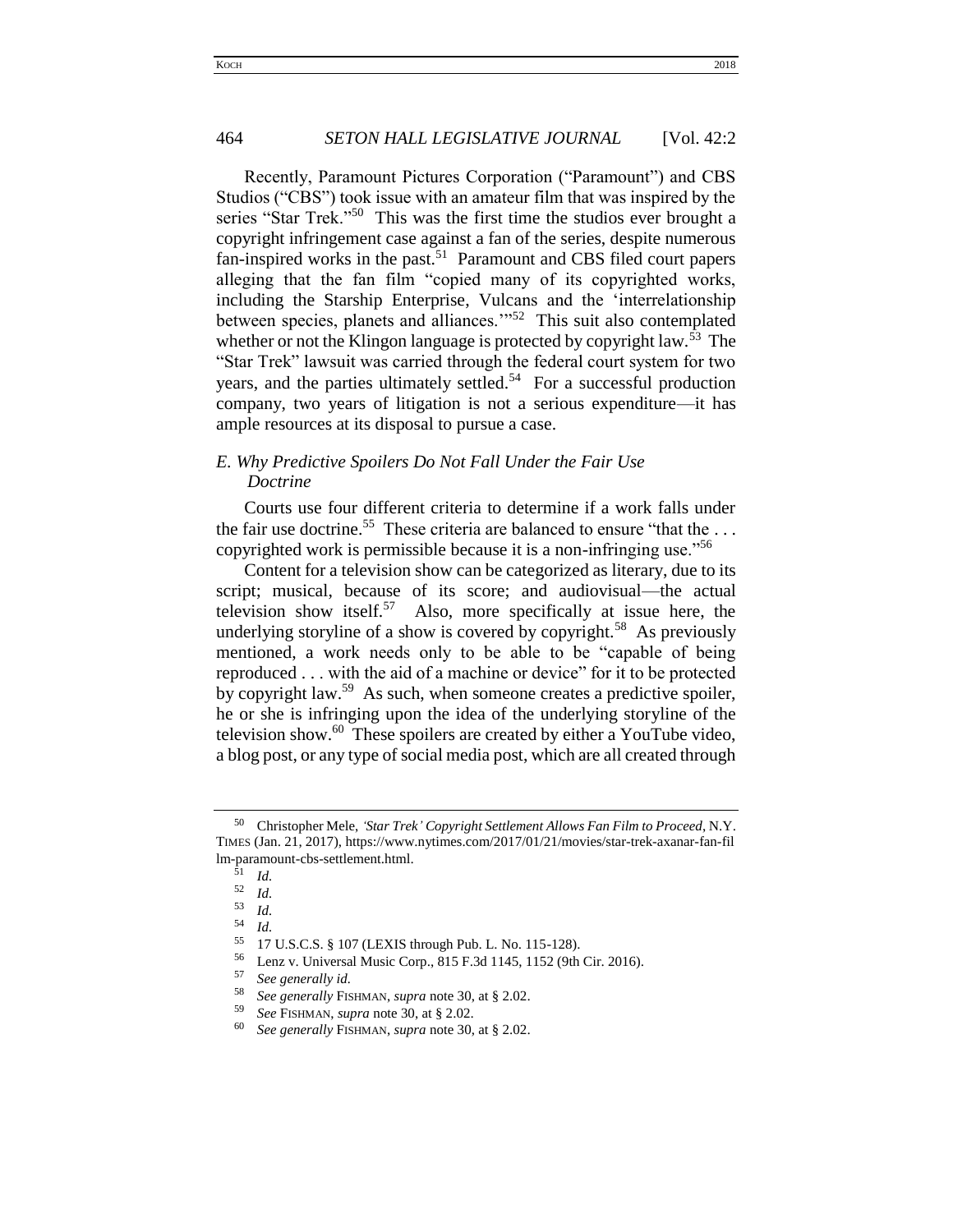the use of the internet and a computer, which constitute a machine or  $device.<sup>61</sup>$ 

But what about fair use? How could something created from one person's imagination be considered copyright infringement? Are these predictive spoilers, which are about shows that have not even hit mainstream television yet, covered by this doctrine? The simple answer is no. If this issue was litigated, courts would apply the four criteria outlined in 17 U.S.C.S. § 107 and determine that fair use is not applicable.<sup>62</sup>

The first criterion requires that courts determine "the purpose and character of the use, including whether such use is of a commercial nature or is for nonprofit educational purposes."<sup>63</sup> Clearly, predictive spoilers are not for nonprofit educational purposes.<sup>64</sup> Indeed, if the creators of predictive spoilers use YouTube to distribute their content, they are potentially receiving revenue from their videos or channels.<sup>65</sup> On the other hand, they may not be receiving any revenue, since these spoilers might be posted on YouTube channels that were created for fun, personal use. As such, there may not be any commercial gain. However, if the creators of these predictive spoilers are making money off their work, then there is a commercial purpose, which weighs in favor of this not being fair use and infringing on a copyright.<sup>66</sup>

The second criterion that courts consider is "the nature of the copyrighted work."<sup>67</sup> This is often a difficult analysis, requiring factspecific case-by-case examination without predetermined outcomes.<sup>68</sup> This particular criterion "calls for recognition that some works are closer to the core of intended copyright protection than others."<sup>69</sup> If a court finds that a predictive spoiler is infringing upon the specific protection that the copyright is intended for, then the spoiler cannot possibly fall under fair

<sup>61</sup> *See generally* FISHMAN, *supra* note 30, at § 2.02.

 $^{62}$  17 U.S.C.S. § 107 (LEXIS through Pub. L. No. 115-128).

 $\frac{63}{64}$  *Id.* 

See generally id.

<sup>65</sup> *Lesson: Earn Money with YouTube*, YOUTUBE, https://creatoracademy.youtube.com/p age/lesson/revenue-basics#yt-creators-strategies-3 (last visited May 10, 2018).

<sup>66</sup> *See generally* § 107; *see generally* H.R. REP. NO. 94-1476, at 65 (1976), *as reprinted in* 1976 U.S.C.C.A.N. 5659, 5678-79; Monge v. Maya Mags., Inc., 688 F.3d 1164, 1172 (9th Cir. 2012) ("[T]he Court harkened back to its explanation in *Harper v. Row* that commercial use 'tends to weigh against a finding of fair use,' and said 'but that is all.'").

<sup>67</sup> § 107.

<sup>68</sup> C. T. Drechsler, *Extent of Doctrine of "Fair Use" under Federal Copyright Act*, 23 A.L.R.3d 139, § 29d (citing Campbell v. Acuff-Rose Music, Inc., 510 U.S. 569, 586 (1994)).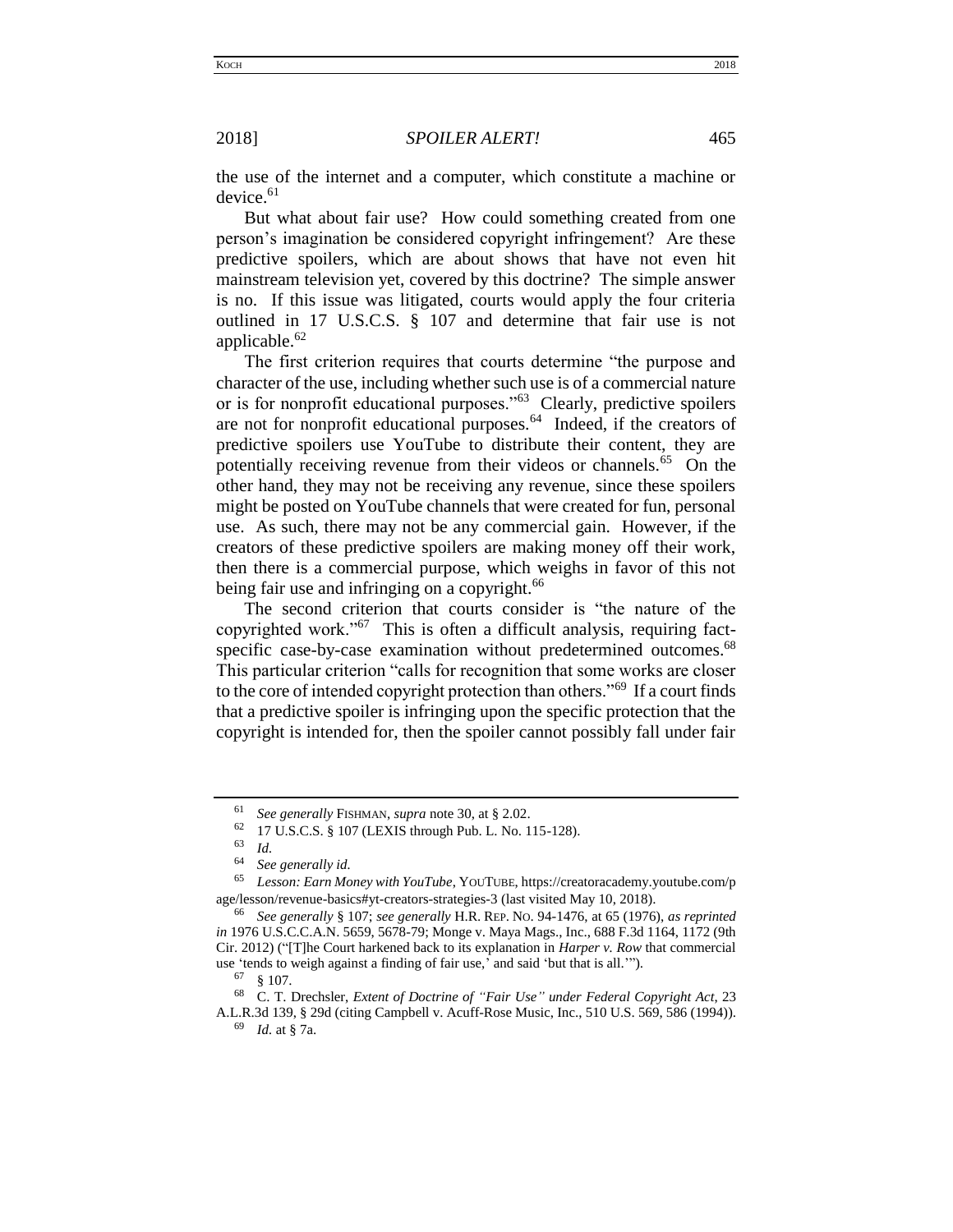use.<sup>70</sup> The most common example is a predictive spoiler that infringes upon the plotline of the television show, which is the reason for which the production studio obtained a copyright. Such a spoiler does not fall under the second criterion of the fair use doctrine.<sup>71</sup>

The third criterion is "the amount and substantiality of the portion used in relation to the copyrighted work as a whole."<sup>72</sup> Here, courts weigh how much of the new work uses material from the original copyrighted work.<sup>73</sup> Generally, "the more of a copyrighted work that is taken, the less likely the use is to be fair."<sup>74</sup> The plotline is the most coveted portion of a production company's copyright on its television shows.<sup>75</sup> What keeps people coming back to watch the show live on television is the fact that its plotlines are interesting—and, critically, that they are unknown.<sup>76</sup> When predictive spoilers accurately display the plotline of a show, that unknown element has been obliterated.<sup>77</sup> There is no more surprise as to what might happen, because the spoiler has already mentioned it.<sup>78</sup> Courts may likely determine that, where predictive spoilers accurately predict an entire plotline, or at least a portion of it, then a large part of the copyrighted work has been used without the copyright holder's permission. This may in turn cause courts to decide that predictive spoilers cannot fall under fair use under the third provision. However, the opposing argument is that because predictive spoilers "guess" what will happen without using actual footage or pieces of the script for the spoiler video or post, they do not use any part of the copyrighted material. Due to the consistent accuracy of these predictive spoilers, courts are likely to be more sympathetic toward production

 $\frac{70}{71}$  *Id.* 

See generally id.

 $\frac{72}{73}$  § 107.

<sup>73</sup> *See generally* Swatch Grp. Mgmt. Servs. v. Bloomberg L.P., 756 F.3d 73, 89 (2d Cir.  $2014$ ).

<sup>&</sup>lt;sup>74</sup> *Id.* (quoting Infinity Broad. Corp. v. Kirkwood, 150 F.3d 104, 109 (2d Cir. 1998)).<br><sup>75</sup> See generally Grocory Bernstein, Understanding Convright Law, Pitches, Eac

<sup>75</sup> *See generally* Gregory Bernstein, *Understanding Copyright Law: Pitches, Facts, Characters and the Ambiguities of Section 102*, FILMMAKER (Jun. 10, 2015), https://filmmaker magazine.com/94548-understanding-copyright-law-pitches-facts-characters-and-the-ambigu ities-of-section-102/.<br> $^{76}$  Todd Algorite

<sup>76</sup> Todd Alcott, *Breaking Bad and the Importance of a Plot,* TODD ALCOTT: WHAT DOES THE PROTAGONIST WANT?, http://www.toddalcott.com/breaking-bad-and-the-importance-ofplot.html (last visited May 10, 2018).

<sup>77</sup> Jennifer Richler, *Scientific Explanations for Why Spoilers Are So Horrible*, ATLANTIC (Mar. 21, 2013), http://www.theatlantic.com/entertainment/archive/2013/03/scientific-explan ations-for-why-spoilers-are-so-horrible/274227/.<br> $\frac{78}{1}$  *M* 

*Id.*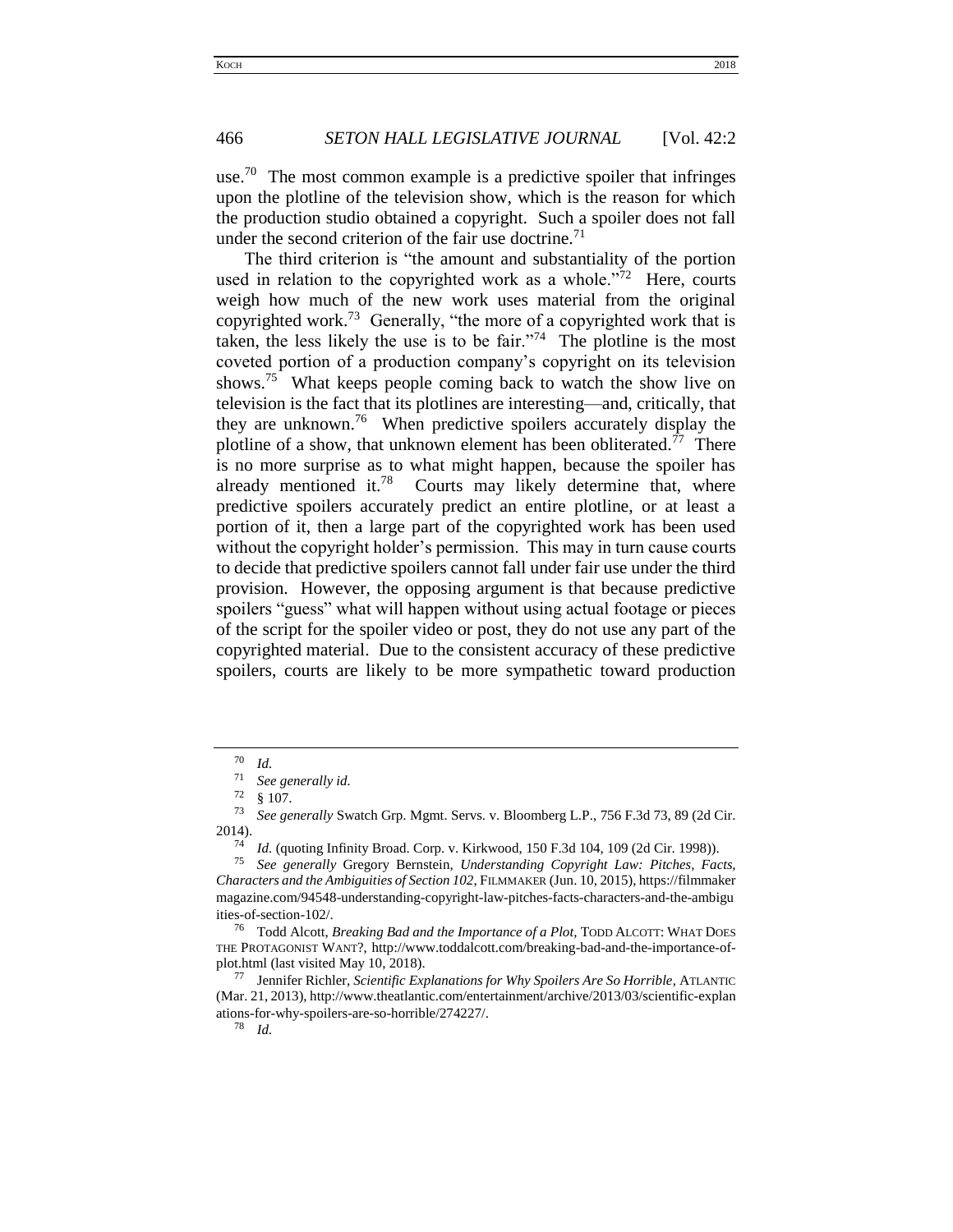companies, since they are being harmed by these spoilers leaking onto the internet.<sup>79</sup>

The final criterion is "the effect of the use upon the potential market for or value of the copyrighted work."<sup>80</sup> "[This factor] requires courts to consider not only the extent of market harm caused by the particular actions of the alleged infringer, but also whether unrestricted and widespread conduct of the sort engaged in by the defendant would result in a substantially adverse impact on the potential market for the original."<sup>81</sup> Arguably, the more people that know about how a show is going to end, the less likely they are to tune in and watch this television show live, if at all. $82$  This will have a tremendous effect on the market of that television show if viewership drops. $83$  As the audience for a television show declines, the likelihood of its cancellation rises, due to lack of interest from advertisers.<sup>84</sup> This, in turn, causes advertisers to drop out; they will not want to pay for a commercial for a show with smaller viewership.<sup>85</sup> A court looking at this factor would likely find that predictive spoilers do not fall within the confines of the fair use doctrine. The effect on the market for these production companies, who invest a large sum of money in their television content, could be great, which would make it unlikely that the court would find this an acceptable use of the fair use doctrine.

A court will have to balance all four factors of the fair use doctrine in order to decide if predictive spoilers fall under the protection of the fair use doctrine.<sup>86</sup> It seems likely that a court would find that predictive spoilers do not get the protection of the fair use doctrine since there are arguments for all four factors that weigh against the predictive spoilers. The production companies will likely prevail on their argument that predictive spoilers are copyright infringement.

<sup>79</sup> *See generally* Price, *supra* note 1.

<sup>80</sup> 17 U.S.C.S. § 107 (LEXIS through Pub. L. No. 115-128).

<sup>81</sup> Campbell v. Acuff-Rose Music, Inc., 510 U.S. 569, 590 (1994) (internal quotation marks omitted).

<sup>82</sup> *See generally* Michelle Jaworski, *The Definitive Guide to Muting TV Spoilers*, DAILY

DOT (Apr. 14, 2014, 1:54PM), http://www.dailydot.com/debug/how-to-avoid-spoilers-online. <sup>83</sup> *See generally id.*

<sup>84</sup> *See* Ashton Chan, *Why Do Great Shows Get Cancelled*, HUFFINGTON POST (Dec. 17, 2015, 2:37 PM), https://www.huffingtonpost.com/ashton-chan/why-do-great-shows-get-cab8 826798.htmlz.

<sup>85</sup> *See id.* 

<sup>86</sup> 17 U.S.C.S. § 107 (LEXIS through Pub. L. No. 115-128).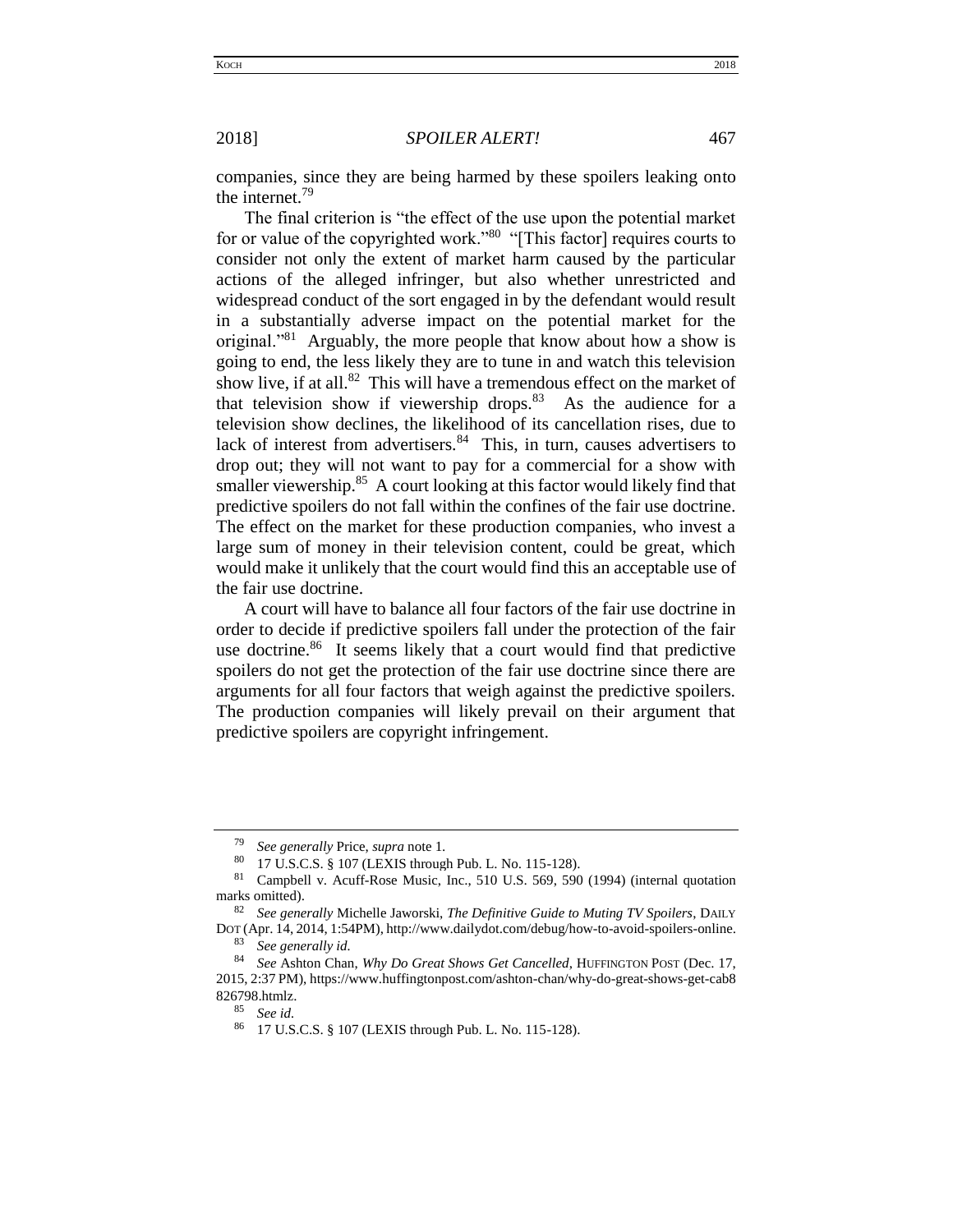## III. THE DIGITAL MILLENNIUM COPYRIGHT ACT

# <span id="page-11-1"></span><span id="page-11-0"></span>*A. The History of the Digital Millennium Copyright Act and the Scope of How It Can Be Used*

"The DMCA was written in order to strengthen existing federal copyright protections against new threats posed by the Internet and by the democratization of high technology."<sup>87</sup> Ushered in by the Clinton Administration in 1998, the DMCA made great strides in copyright law by implementing the WIPO Internet Treaties, "which set down international norms aimed at preventing unauthorized access to and use of creative works on the Internet or other digital networks."<sup>88</sup>

The DMCA was strongly supported by the movie, music, and publishing industries, as well as by many other industries with the potential to be greatly affected by its copyrighted content finding its way onto the internet free of charge. $89$  The DMCA created safe harbors for service providers, permitted temporary copies when there was computer maintenance; amended the Copyright Act, and created *sui generis* protection for certain designs.<sup>90</sup>

The DMCA includes a "safe harbor" provision that restricts a service provider from being found liable if one of its users commits copyright infringement.<sup>91</sup> A service provider "shall not be liable for monetary relief; . . . for injunctive or other equitable relief, for infringement of copyright by reason of the storage at the direction of a user of material that resides on a system or network controlled or operated by or for the service provider  $\ldots$ <sup>92</sup> The DMCA works by allowing copyright holders to issue takedown notifications to those they believe are infringing on their copyrighted work.<sup>93</sup>

Takedown notifications have specific requirements under the DMCA to be considered valid.<sup>94</sup> Once the notification meets these elements, then

<sup>87</sup> *President Bill Clinton Signs the Digital Millennium Copyright Act into Law*, HISTORY, http://www.history.com/this-day-in-history/president-bill-clinton-signs-the-digitalmillennium-copyright-act-into-law (last visited May 10, 2018).

<sup>88</sup> *Copyright Timeline: A History of Copyright in the United States*, ASS'N OF RES. LIBRIES., http://www.arl.org/focus-areas/copyright-ip/2486-copyright-timeline#.WCOC5ZM rJ0s (last visited May 10, 2018); *WIPO Internet Treaties*, WORLD INTERNET PROP. ORG., http://www.wipo.int/copyright/en/activities/internet\_treaties.html (last visited May10, 2018).

<sup>89</sup> *President Bill Clinton Signs the Digital Millennium Copyright Act into Law, supra*  note 87.

<sup>90</sup> *See generally* Julia C. Blixrud*, Scholarly Communication and Public Policies: The Experience of the Association of Research Libraries*, 51 J. OF LIBR. ADMIN. 543, 543 (2011).

<sup>&</sup>lt;sup>91</sup> 17 U.S.C.S. § 512(c) (LEXIS through Pub. L. No. 115-128).

<sup>92</sup> *Id.*

<sup>93</sup> *See id*.

 $§ 512(c)(3)$ . The take-down notification must be in a written format and substantially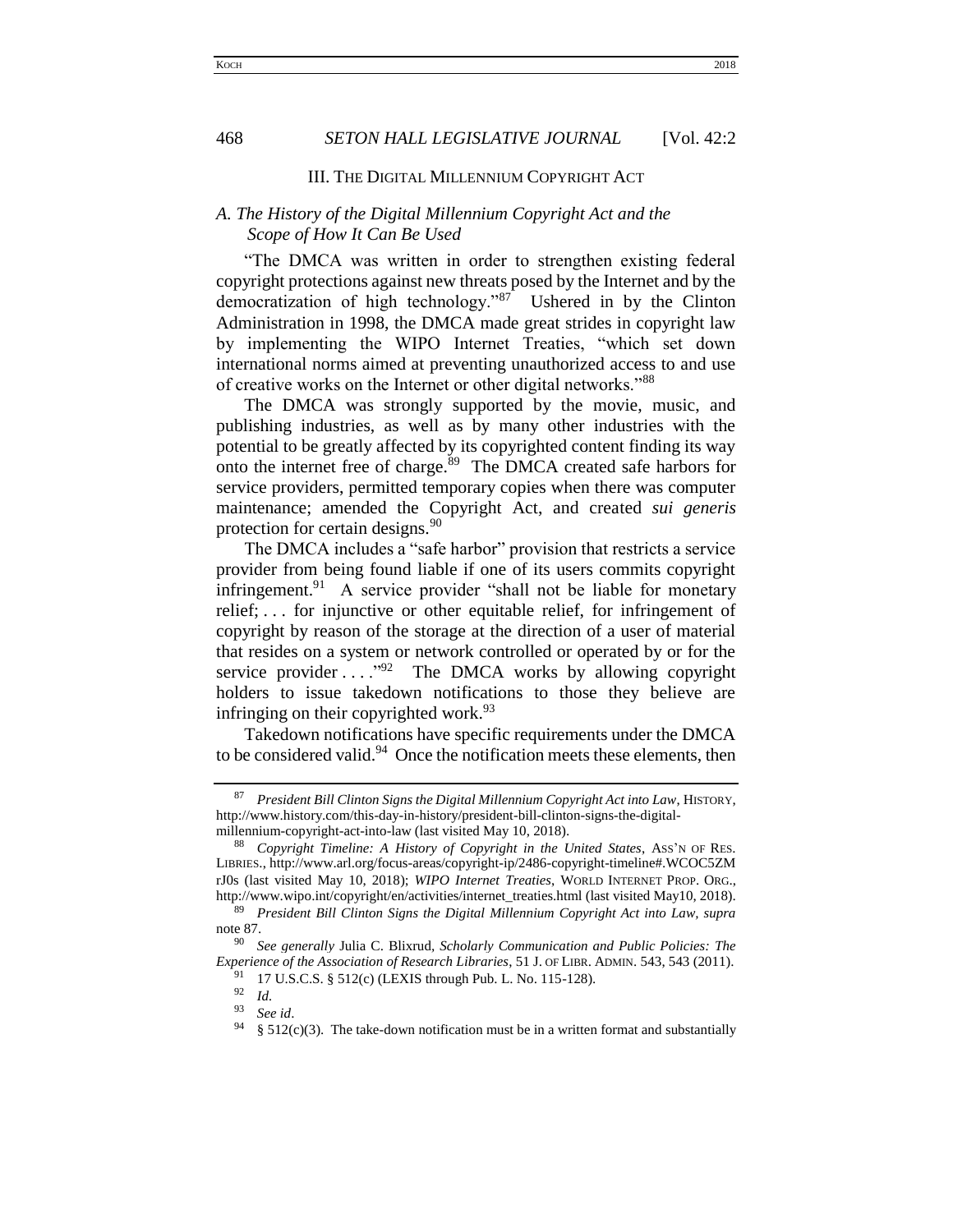the copyright holder will send the notification to the service provider's designated agent, and they will distribute it to the user who is allegedly infringing on a copyright.  $95$ 

There has been great concern that large companies that hold copyrights, such as production companies for television shows and music, abuse the takedown notification process.<sup>96</sup> Though there has been some litigation claiming that these production companies possibly have under the DMCA safe harbor provision, the leading case on the DMCA's scope of authorization for takedown notifications and the doctrine of fair use is *Lenz v. Universal Music Corp*. 97

Stephanie Lenz filed a lawsuit against Universal Music Corp., Universal Music Publishing, Inc., and Universal Music Publishing Group ("Universal") for misrepresentation in their takedown notification.<sup>98</sup> Universal sent the takedown notification to Lenz alleging that her twentynine second YouTube video of her two small children dancing to *Let's*  Go Crazy by Prince infringed upon their copyright of that song.<sup> $99$ </sup> Lenz's claim asserted that Universal was abusing its power as a large company by issuing a takedown notification to her without considering if her use of the song fell under the provisions of the fair use doctrine.<sup>100</sup>

Sean Johnson, of Universal's legal department, was specifically assigned to monitor the content of YouTube for any possible infringing material.<sup>101</sup> He would evaluate whether the videos have segments of Prince's songs that were significantly recognizable or if the Prince song was the primary focus of the video.<sup>102</sup> These videos were then contrasted against videos that used only a second or less of a Prince song or where the song was almost indistinguishable.<sup>103</sup> Johnson recognized the Prince song immediately in Lenz's video and even noted that the title of the

include the elements listed in § 512(c)(3)(A)(i)-(vi). *Id.*

 $^{95}$  § 512(c).<br>
96 See Act N

<sup>96</sup> *See Act Now to Stop DMCA Takedown Abuse*, FIGHT FOR THE FUTURE, httpt://www.tak edownabuse.org/ (last visited May 10, 2018) ("For years, huge companies like Sony, Disney, and Comcast have been abusing a law called the DMCA to take down enormous swaths of online content, using automated software that ignores fair use rights and frequently misidentifies music and videos as copyrighted. Now these companies are launching a huge lobbying effort to make the DMCA even worse by forcing websites to play copyright cop and systematically take down user-uploaded content.").<br> $^{97}$  915 E 3d 1145 (0th Cir. 2016)

 $^{97}$  815 F.3d 1145 (9th Cir. 2016).

 $\frac{98}{99}$  *Id.* at 1148.

 $\frac{99}{100}$  *Id.* 

 $\frac{100}{101}$  *Id.* 

 $\frac{101}{102}$  *Id.* at 1149.

 $\frac{102}{103}$  *Id.* 

Lenz, 815 F.3d at 1149.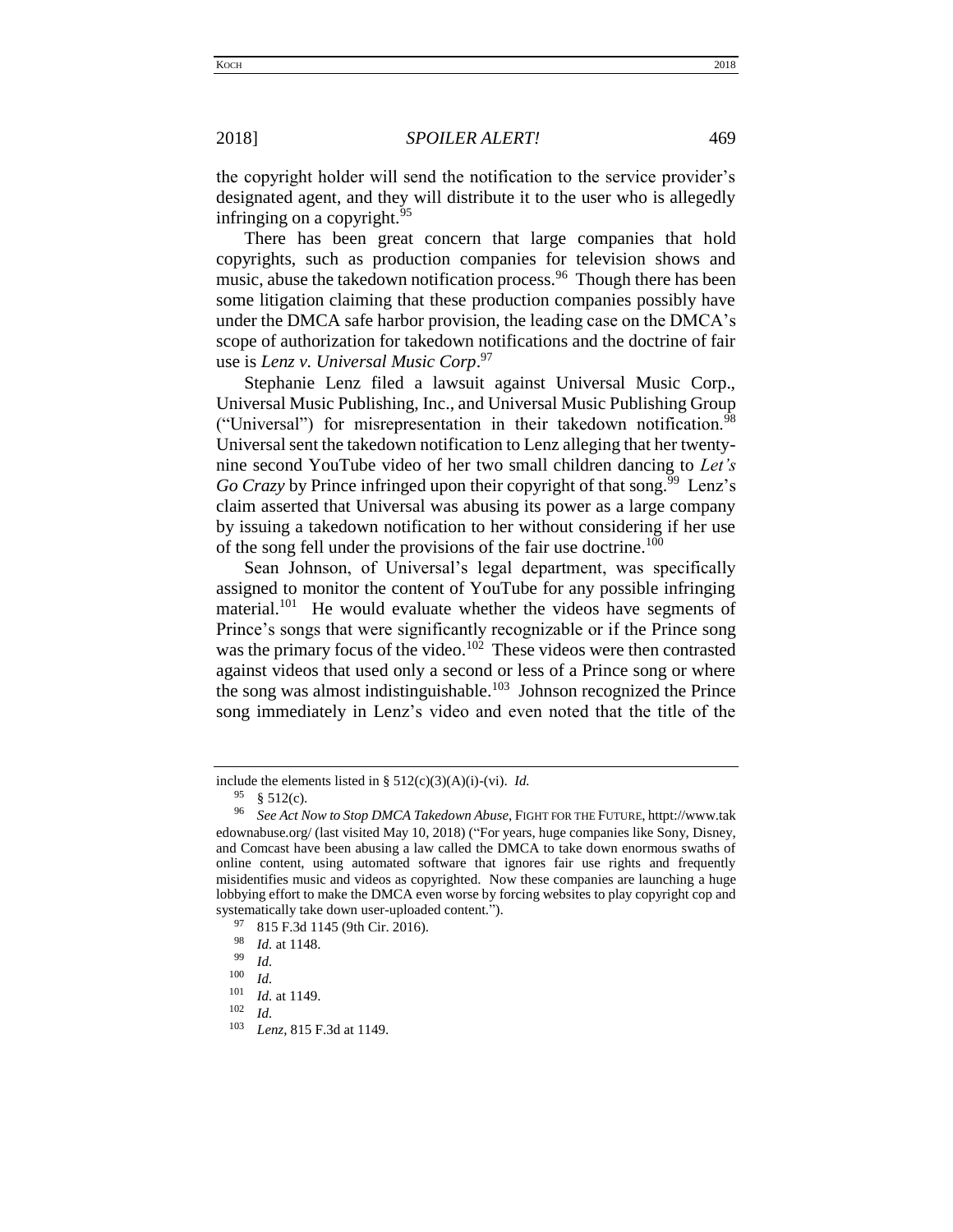video was "Let's Go Crazy #1," clearly indicating the use of the song.<sup>104</sup> Once he flagged Lenz's video for Prince's song, and not her dancing children, as the primary focus of her video, he sent YouTube a list of all the videos that needed to be sent a takedown notification—including Lenz's. $^{105}$  As a required provision of the DMCA, the takedown notification identified that it was distributed with a good-faith belief that the content of the video infringed on a copyright.<sup>106</sup> The notification was sent to Lenz immediately and her video was subsequently removed from YouTube.<sup>107</sup>

Lenz attempted to send YouTube a counter-notification, which is allowed under  $\S512(g)(3)$  of the DMCA, but failed because it did not include all the of the proper requirements.<sup>108</sup> Even though it was an improper counter-notification, Universal still responded by making clear that the video should not be permitted to be put back on YouTube due to the infringing material.<sup>109</sup> Lenz then sent a proper counter-notification and was successful in getting the video put back on YouTube, to the dismay of Universal.<sup>110</sup> She immediately filed an action that claimed misrepresentation by Universal in their takedown notification.<sup>111</sup>

The Ninth Circuit began its analysis by explaining the proper procedures required by a service provider in issuing a takedown notification and the user's recourse through a counter-notification, all of which was procedurally correct by Universal, YouTube, and Lenz.<sup>112</sup>

 $\frac{104}{105}$  *Id.* 

 $\frac{105}{106}$  *Id.* 

*Id.* 

 $\frac{107}{108}$  *Id.* at 1149-50.

*Id.*; 17 U.S.C.S § 512(g)(3) (LEXIS through Pub. L. No. 115-128) ("Contents of counter notification. To be effective under this subsection, a counter notification must be a written communication provided to the service provider's designated agent that includes substantially the following: (A) A physical or electronic signature of the subscriber; (B) Identification of the material that has been removed or to which access has been disabled and the location at which the material appeared before it was removed or access to it was disabled; (C) A statement under penalty of perjury that the subscriber has a good faith belief that the material was removed or disabled as a result of mistake or misidentification of the material to be removed or disabled; (D) The subscriber's name, address, and telephone number, and a statement that the subscriber consents to the jurisdiction of Federal District Court for the judicial district in which the address is located, or if the subscriber's address is outside of the United States, for any judicial district in which the service provider may be found, and that the subscriber will accept service of process from the person who provided notification under subsection  $(c)(1)(C)$  or an agent of such person.").

<sup>&</sup>lt;sup>109</sup> *Lenz*, 815 F.3d at 1149-50.

 $\frac{110}{111}$  *Id.* at 1150.

 $\frac{111}{112}$  *Id.* 

*Id.* at 1151.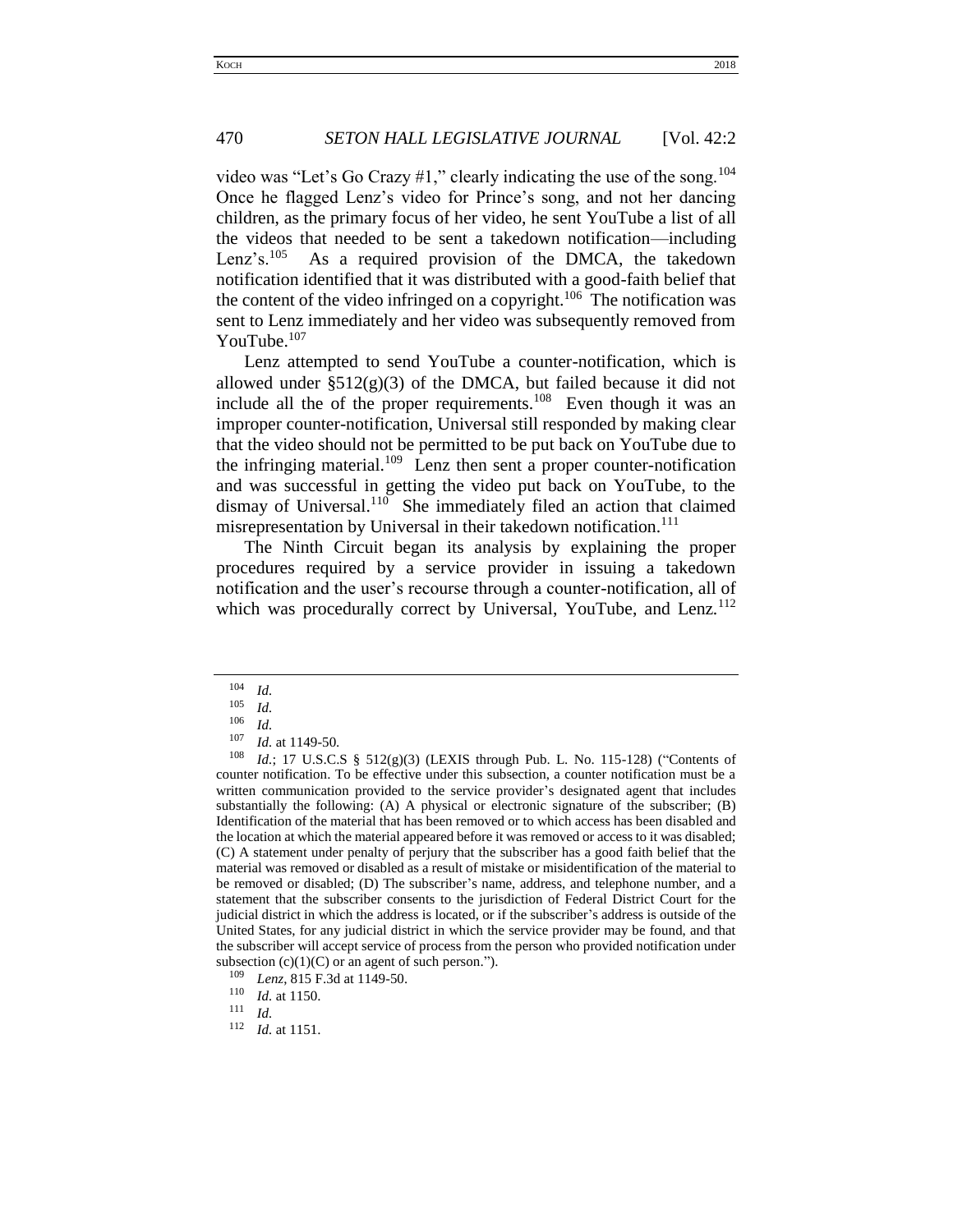The court also noted that an entity can be found to abuse DMCA if they materially misrepresent "that the material or activity is infringing."<sup>113</sup>

The court first addressed the question of whether fair use must be considered by a copyright holder before issuing a takedown notification.<sup>114</sup> Universal argued that fair use is an affirmative defense and thus not "authorized by law."<sup>115</sup> The Ninth Circuit decided this was not a valid argument because fair use can be seen as a right and not an infringement, which makes it different from other affirmative defenses in copyright law.<sup>116</sup> Fair use is not something that excuses impermissible conduct, which is how it would qualify as an affirmative offense, because it is a permissible act under copyright law.<sup>117</sup> On this issue, the court concluded "that because 17 U.S.C. § 107 created a type of non-infringing use, fair use is 'authorized by the law' and a copyright holder must consider the existence of fair use before sending a takedown notification under §  $512(c)$ ."<sup>118</sup> The court also stated that, if a copyright holder fails to consider fair use before issuing a takedown notification pursuant to § 512(c), then that copyright holder is liable for damages that are outlined in § 512(f).<sup>119</sup>

The standard for considering whether the material is infringing on a copyright is a subjective rather than objective.<sup>120</sup> It must just be a goodfaith belief and the court held that "the willful blindness doctrine may be used to determine whether a copyright holder 'knowingly materially misrepresent[ed]' that it held a 'good faith belief' the offending activity was not a fair use."<sup>121</sup> In order to use the willful blindness doctrine, the plaintiff must prove two factors: "(1) the defendant must subjectively believe that there is a high probability that a fact exists and (2) the

{"IsDistinguishedFolder":true,"FolderId":{"\_\_type":"FolderId:#Exchange","Id":"AAMkAG M2ZTI2ZDNlLTRkNTItNDE3My1iYzg5LTE3M2VmYWFjZjI5ZAAuAAAAAAA8WZS hsOnJR7JJaj/Bee7jAQBIy3bg+duZSaXo+W4wg+m0AABwELdIAAA=","ChangeKey":"A  $QAABYAAABIy3bg+duZSAX0+W4wg+m0AALfaA0+"$ , "DragItemType":4}

Lenz, 815 F.3d at 1154 (citing Rossi v. Motion Picture Ass'n of Am. Inc., 391 F.3d 1000, 1004 (9th Cir. 2004) ("When enacting the DMCA, Congress could have easily incorporated an objective standard or reasonableness. The fact that it did not do so indicated an intent to adhere to the subjective standard traditionally associated with a good faith requirement  $\dots$ ").

*Id.* at 1155 (citing 17 U.S.C.S. § 512(c)(3)(A)(v), (f)).

<sup>113</sup> *Id.*; § 512(f) ("Any person who knowingly materially misrepresents under this section—(1) that the material or activity is infringing, or (2) that material or activity was removed or disabled by mistake or misidentification, shall be liable for any damages . . . .").

<sup>114</sup> *Lenz*, 815 F.3d at 1151.

 $\frac{115}{116}$  *Id.* at 1152.

 $\frac{116}{117}$  *Id.* at 1152-53.

 $\frac{117}{118}$  *Id.* at 1152.

 $\frac{118}{119}$  *Id.* at 1153.

<sup>119</sup> *Id.* at 1154.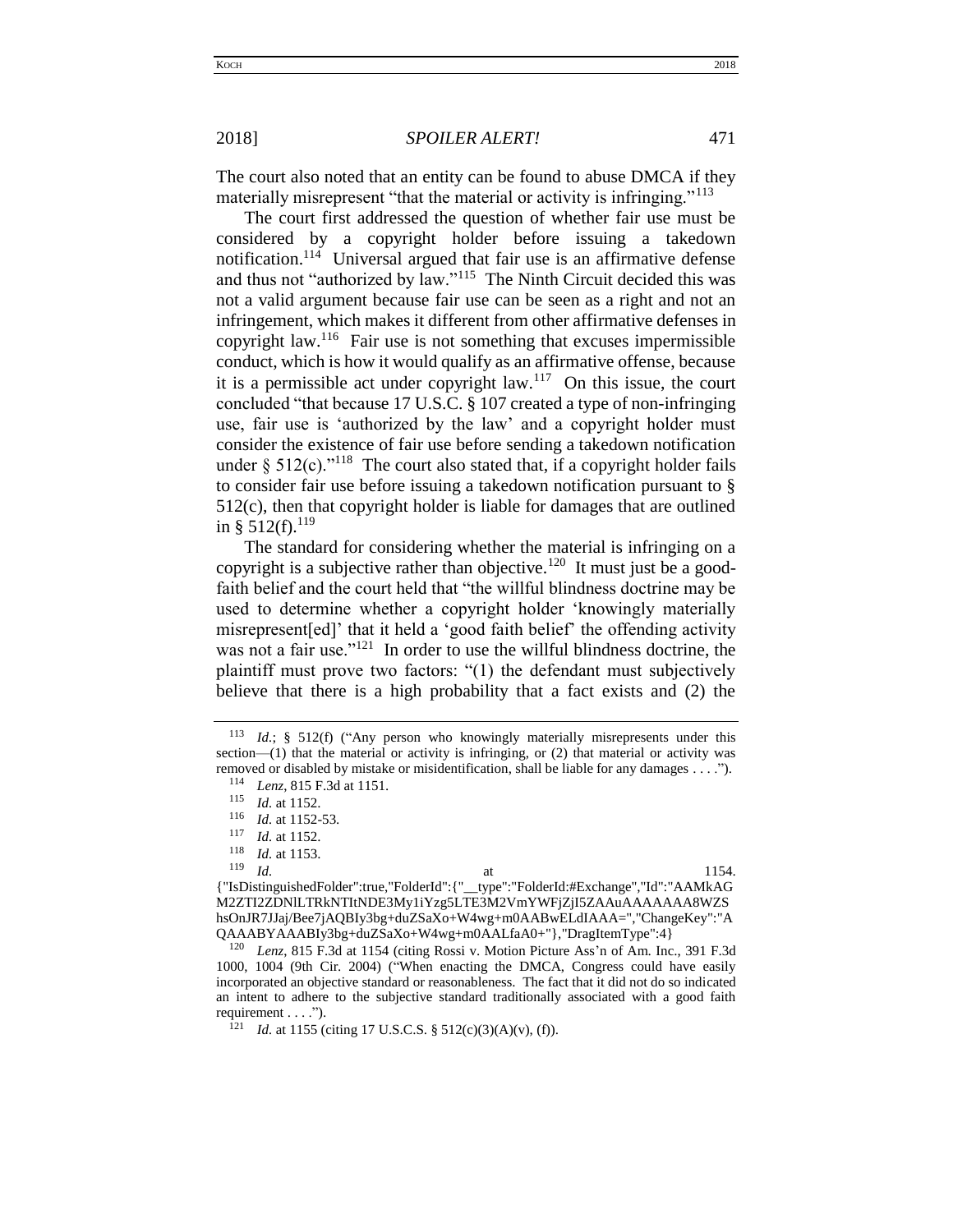defendant must take deliberate actions to avoid learning of that fact."<sup>122</sup> Lenz was unsuccessful in her attempt to prove that Universal did not consider in good faith that her video was fair use.<sup>123</sup> In the court's closing remarks, it stated, "[c]opyright holders cannot shirk their duty to consider—in good faith and prior to sending a takedown notification whether allegedly infringing material constitutes fair use, a use which the DMCA plainly contemplates as authorized by law."<sup>124</sup>

## <span id="page-15-0"></span>*B. How HBO and AMC Have Successfully Used the DMCA*

Only recently have big television companies started to go after the people who have created predictive spoilers by claiming copyright infringement.<sup>125</sup> These companies have successfully used the DMCA takedown notifications and cease-and-desist letters to get the infringing material removed from the internet.<sup>126</sup>

HBO had an issue with a YouTuber named Frikidoctor who became known for his "Game of Thrones" predicative spoilers.<sup>127</sup> He is very accurate with what he is predicting and may possibly have an inside source, though it seems he mostly uses his own mind and resources available to him to create his predictive spoilers.<sup>128</sup> He would use snippets of footage from the previous week's episode and footage that HBO released for the "next week on Game of Thrones" segment to compile his predictions.<sup>129</sup> Some of his videos contained no footage of any kind and would just feature Frikidoctor sitting in front of a camera.<sup>130</sup> Once HBO realized the popularity of Frikidoctor's videos, the company issued multiple takedown notifications through the authority of the DMCA.<sup>131</sup> They stated "[i]n short—HBO is asserting that these videos are infringing on its copyright by leaking and discussing spoilers, even if the videos don't contain any actual leaked footage."<sup>132</sup>

<sup>&</sup>lt;sup>122</sup> *Id.* (citing Global-Tech Appliances, Inc. v. SEB S.A., 563 U.S. 754 (2011)).

 $\frac{123}{124}$  *Id.* 

<sup>&</sup>lt;sup>124</sup> *Id.* at 1157.<br><sup>125</sup> See Price s

<sup>125</sup> *See* Price, *supra* note 1; *see* Flowers, *supra* note 1.

<sup>&</sup>lt;sup>126</sup> *See* Flowers, *supra* note 1.<br><sup>127</sup> Timothy Goigner, HRO Ab

<sup>127</sup> Timothy Geigner, *HBO Abuses the DMCA Process In The Name Of Game Of Thrones Spoilers*, TECHDIRT (May 1, 2016, 8:30 AM), https://www.techdirt.com/articles/20160510/09 181334398/hbo-abuses-dmca-process-name-game-thrones-spoilers.shtml.

 $\frac{128}{129}$  *Id.* 

 $\frac{129}{130}$  *Id.* 

<sup>130</sup> *Id.*

<sup>&</sup>lt;sup>131</sup> Price, *supra* note 1.

Price, *supra* note 1.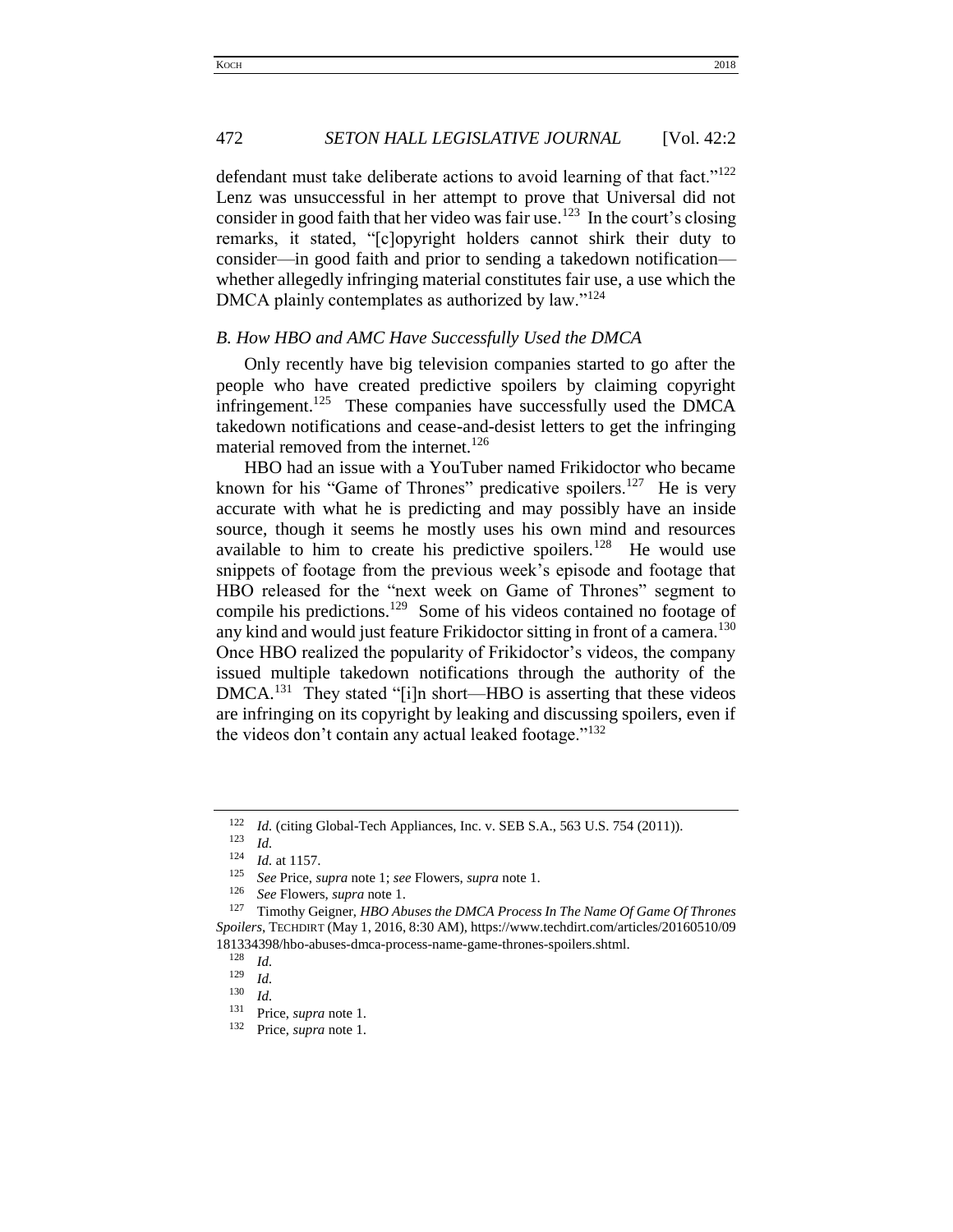2018] *SPOILER ALERT!* 473

Fans may be upset by this tactic, but that does not mean that HBO is wrong.<sup>133</sup> Dr. Andres Guadamuz of the University of Sussex told Business Insider, "[c]opyright protects an expression of the idea, not an idea itself, and while plot points might be an idea, the expression of that idea is protected. Characters, dialogue, plot twists . . . all of these are protected by copyright."<sup>134</sup>

AMC used a similar tactic to go after a blog called "The Spoiling Dead."<sup>135</sup> Again, this blog was targeted because their spoilers of the upcoming episodes of "The Walking Dead" were extremely accurate.<sup>136</sup> When "The Spoiling Dead" announced that they might reveal who Negan killed with his barbwire-covered baseball bat named "Lucille," AMC used the counsel of Kilpatrick Townsend & Stockton LLP to issue a letter to the site about its copyright infringement under the  $DMCA$ <sup>137</sup> "The Spoiling Dead" would have liked to fight these copyright infringement allegations made by AMC, but the site chose to not put its livelihood at stake and complied with the letter by taking down all of the spoilers.<sup>138</sup> In a Facebook post to their fans, the site said, "AMC has been harassing us for four days now by contacting our homes, our family members and our employers; even posting on this page and personal social media accounts. We are fans of this show just like you and are not a commercial operation that makes profit. We have families and careers to think about . . . . After consultation with our legal counsel, we have responded to AMC that the TSDF staff will not be posting our prediction on who gets 'Lucilled' on any of our outlets."<sup>139</sup>

In the above examples "Game of Thrones" and "The Walking Dead" are based on a book series and a graphic novel, respectively.<sup>140</sup> In season five of "Game of Thrones" the show officially departed from the

 $\frac{138}{139}$  *Id.* 

<sup>133</sup> *See* Price, *supra* note 1.

Price, *supra* note 1.

<sup>&</sup>lt;sup>135</sup> Flowers, *supra* note 1.<br><sup>136</sup> Flowers, *supra* pote 1.

<sup>&</sup>lt;sup>136</sup> Flowers, *supra* note 1.<br><sup>137</sup> Andy *AMC Threat* 

<sup>137</sup> Andy, *AMC Threatens Copyright Lawsuit Over Walking Dead Spoiler*, TORRENTFREAK (June 14, 2016), https://torrentfreak.com/amc-threatens-copyright-lawsuit-o ver-walking-dead-spoiler-160614/ (quoting The Spoiling Dead Fans (@SpoilingDeadFans), FACEBOOK (June 12, 2016, 1:37 PM), https://www.facebook.com/SpoilingDeadFans/post/65 7869551034853).

 $\frac{139}{140}$  *Id.* 

<sup>140</sup> Michael Flemming, *HBO turns 'Fire' into fantasy series*, VARIETY (Jan. 6, 2007, 6:28 PM), http://variety.com/2007/scene/markets-festivals/hbo-turns-fire-into-fantasy-series-111 7957532/; Brian Warmoth, *'Walking Dead' TV Series to Join 'Mad Men' on AMC, 'Shawshank Redemption' Director Attached*, MTV (Aug. 12, 2009), http://www.mtv.com/ne ws/2594806/walking-dead-tv-series-to-join-mad-men-on-amc-shawshank-redemptiondirector-attached/.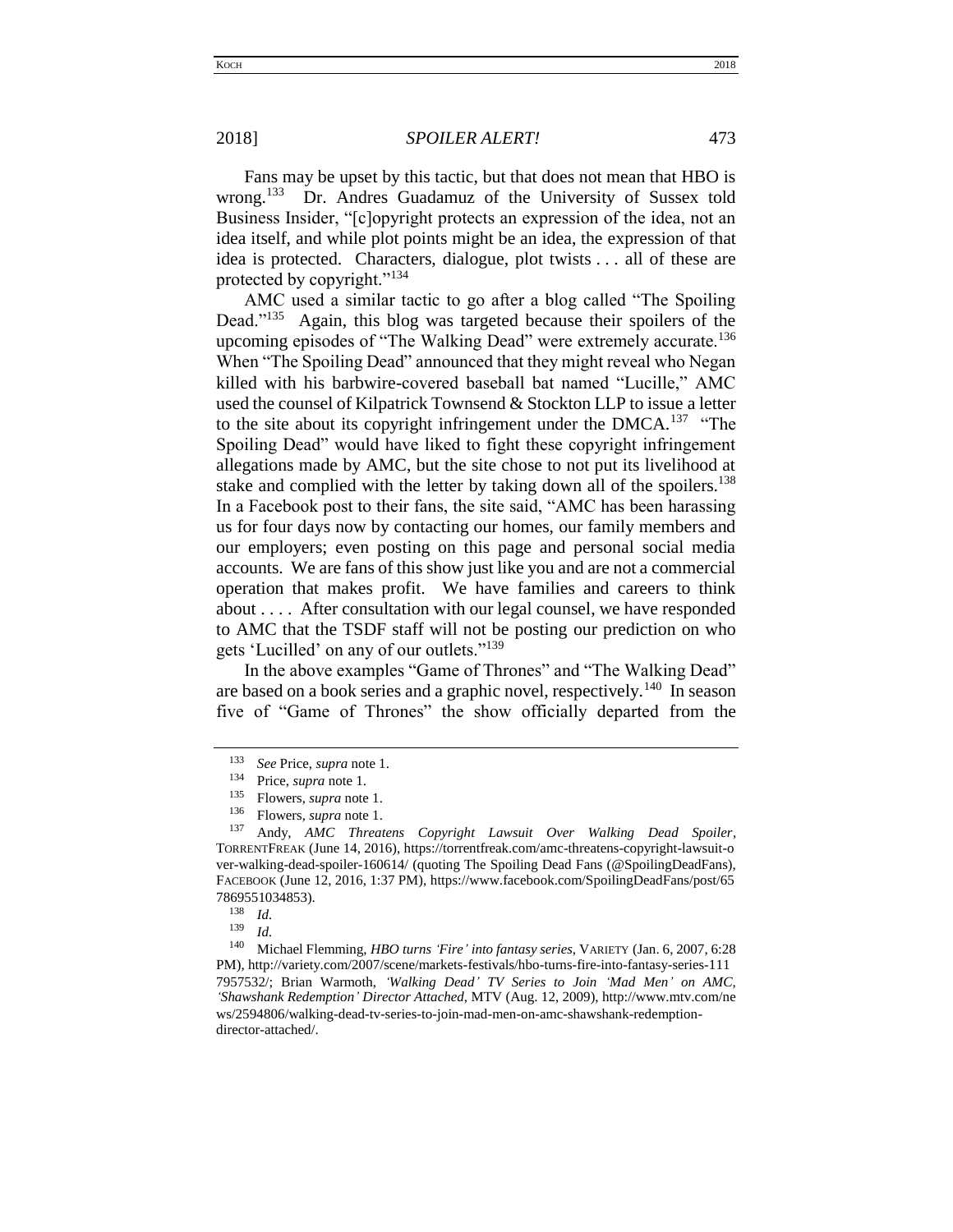books.<sup>141</sup> "The Walking Dead" is also dramatically different in its plotline than the comics the show is based on.<sup>142</sup> Noting that "Game of Thrones" deviated from the books in 2015 and that "The Walking Dead" did not track the comics exactly straight from the beginning, these predictive spoilers did not come from the fact that the creators had the books or comics right in front of them.<sup>143</sup> Both AMC and HBO did not begin using the DMCA takedown notifications until 2016.<sup>144</sup>

With the assistance of the DMCA, these production companies were able to successfully have the predictive spoilers removed from the internet.<sup>145</sup> But the question is, had these instances actually have been brought to litigation, would the courts find under these facts that these production companies did not abuse their power by issuing DMCA takedown notifications?

## <span id="page-17-0"></span>*C. DMCA v. Predictive Spoilers: The DMCA Wins*

If either Frikidoctor or "The Spoiling Dead" brought lawsuits against HBO or AMC, the courts would likely go through the same step-by-step process used in *Lenz*. 146

The first thing that the court will have to consider is whether the predictive spoilers are considered fair use.<sup>147</sup> As Part II-E of this note analyzed, there is a substantial argument that predictive spoilers do not fall under fair use.<sup>148</sup> Predictive spoilers can be interpreted as being used for a commercial gain, that they infringe upon what the core of the copyright is trying to protect, that a substantial portion of the copyrighted material was used in the new work, and that predictive spoilers have an effect on the show's market.<sup>149</sup> It would be extremely difficult for

<sup>148</sup> *See infra* Section II.E.

<sup>141</sup> Paul Tassi, *Why 'Game of Thrones' Finally Outrunning The Books Is A Good Thing,* FORBES (Apr. 12, 2015, 6:59 PM), http://www.forbes.com/sites/insertcoin/2015/04/12/whygame-of-thrones-finally-outrunning-the-books-is-a-good-thing/#36ec9c23553a.

Simon Haworth, 20 Big Differences Between The Walking Dead TV Show and Comics, PASTE (Nov. 10, 2013, 8:07 PM), https://www.pastemagazine.com/blogs/lists/2013/11/20-big differences-between-the-walking-dead-tv-show-and-comics.html.<br><sup>143</sup> Tessi sunga pote 141: Howerth, sunga pote 142: see general

<sup>143</sup> Tassi, *supra* note 141; Haworth, *supra* note 142; *see generally* Price, *supra* note 1; *see generally* Flowers, *supra* note 1.

<sup>144</sup> Price, *supra* note 1; Flowers, *supra* note 1.

<sup>145</sup> *See generally* Price, *supra* note 1; *see generally* Flowers, *supra* note 1.

<sup>146</sup> *See* Lenz v. Universal Music Corp., 815 F.3d 1145, 1150-53 (9th Cir. 2016).

*See id.* at 1151.

<sup>149</sup> *See infra* Section II.E; *see generally* 17 U.S.C.S. § 107 (LEXIS through Pub. L. No. 115-128); H.R. REP. NO. 94-1476, at 65 (1976), *as reprinted in* 1976 U.S.C.C.A.N. 5659, 5678-79; Monge v. Maya Mags., Inc., 688 F.3d 1164 (9th Cir. 2012); Drechsler, *supra* note 68; Price *supra* note 1; Chan, *supra* note 84.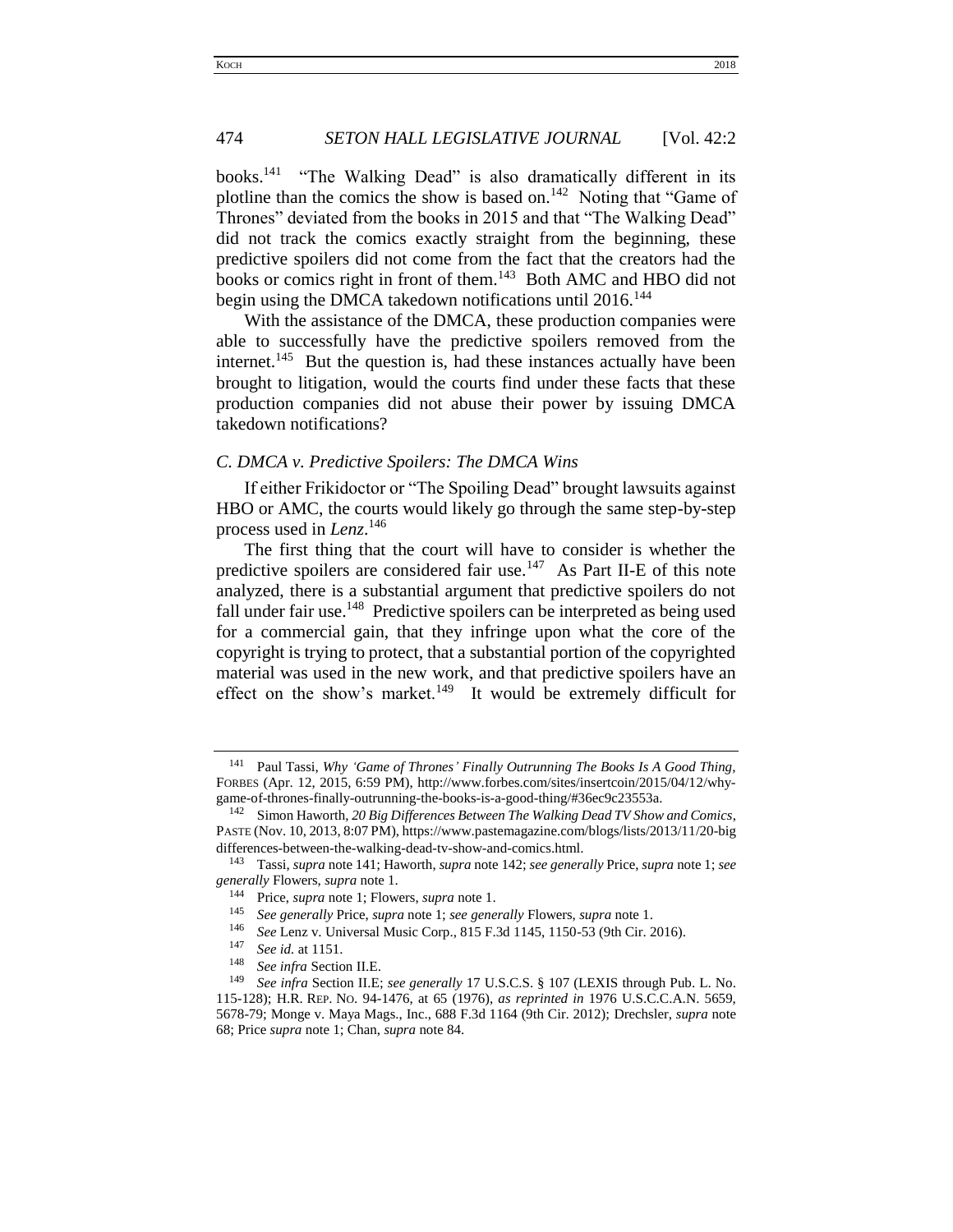Frikidoctor or "The Spoiling Dead" to prevail on a claim that their predictive spoilers fall squarely under fair use.

In order to protect themselves, HBO and AMC would have to make a good-faith effort to ensure that these predictive spoilers do not fall under fair use.<sup>150</sup> As established in *Lenz*, this is done by ensuring that the production companies are not using the willful blindness doctrine.<sup>151</sup> HBO and AMC would need to recognize that the predictive spoiler is actually a fair use and then send the takedown notice anyway, causing themselves to be "willfully blind" to the fact that the particular predictive spoiler being considered is covered by the fair use doctrine.<sup>152</sup> As previously specified, HBO and AMC would just need to do a quick run through of the four fair use criteria; it would be easy for them to determine that they subjectively and in good faith believe that the predictive spoilers are not fair use, due to the description of how predictive spoilers are not covered by the fair use doctrine in part II-E.<sup>153</sup> Thus, the production companies would not be found to be in violation of §  $512(f)$ .<sup>154</sup> HBO and AMC would have a valid claim that the predictive spoilers posted by Frikidoctor and "The Spoiling Dead" are indeed copyright infringement. As long as HBO and AMC followed the DMCA specifications of a valid takedown notification, checked for fair use, and were able to prove their good-faith belief that the predictive spoiler did not constitute unfair use, then they would likely win this litigation.<sup>155</sup>

## <span id="page-18-0"></span>*D. Creating A Burden of Proof*

The creators of predictive spoilers will not appreciate the argument that their content is not covered by fair use. When a claim is brought against them for copyright infringement, they will want to prove that their content is under fair use. This will be a hard argument to justify for many reasons. To create a fair balance between the production companies and the creators of predictive spoilers, the predictive spoiler should have a burden of proof placed on them that their content is not stolen or fed to them by an inside source. Also, this should only be applied to users who are notorious predictive spoiler creators; i.e., someone who has posted more than three accurate predictive spoilers in a row. There is absolutely

<sup>&</sup>lt;sup>150</sup> *See Lenz*, 815 F.3d at 1153-54.

*Id.* at 1155.

 $\frac{152}{153}$  *Id.* 

<sup>153</sup> *Id.*; *see* § 107; *see generally* H.R. REP. NO. 94-1476, at 65; *Monge*, 688 F.3d 1164; Drechsler, *supra* note 68; Price, *supra* note 1; Chan *supra* note 84.

<sup>154</sup> 17 U.S.C.S. § 512(f) (LEXIS through Pub. L. No. 115-128).

<sup>&</sup>lt;sup>155</sup> § 512(c)(3). The take-down notification must be in a written format and substantially include the elements listed in §  $512(c)(3)(A)(i)-(vi)$ . *See Lenz*, 815 F.3d at 1153-56.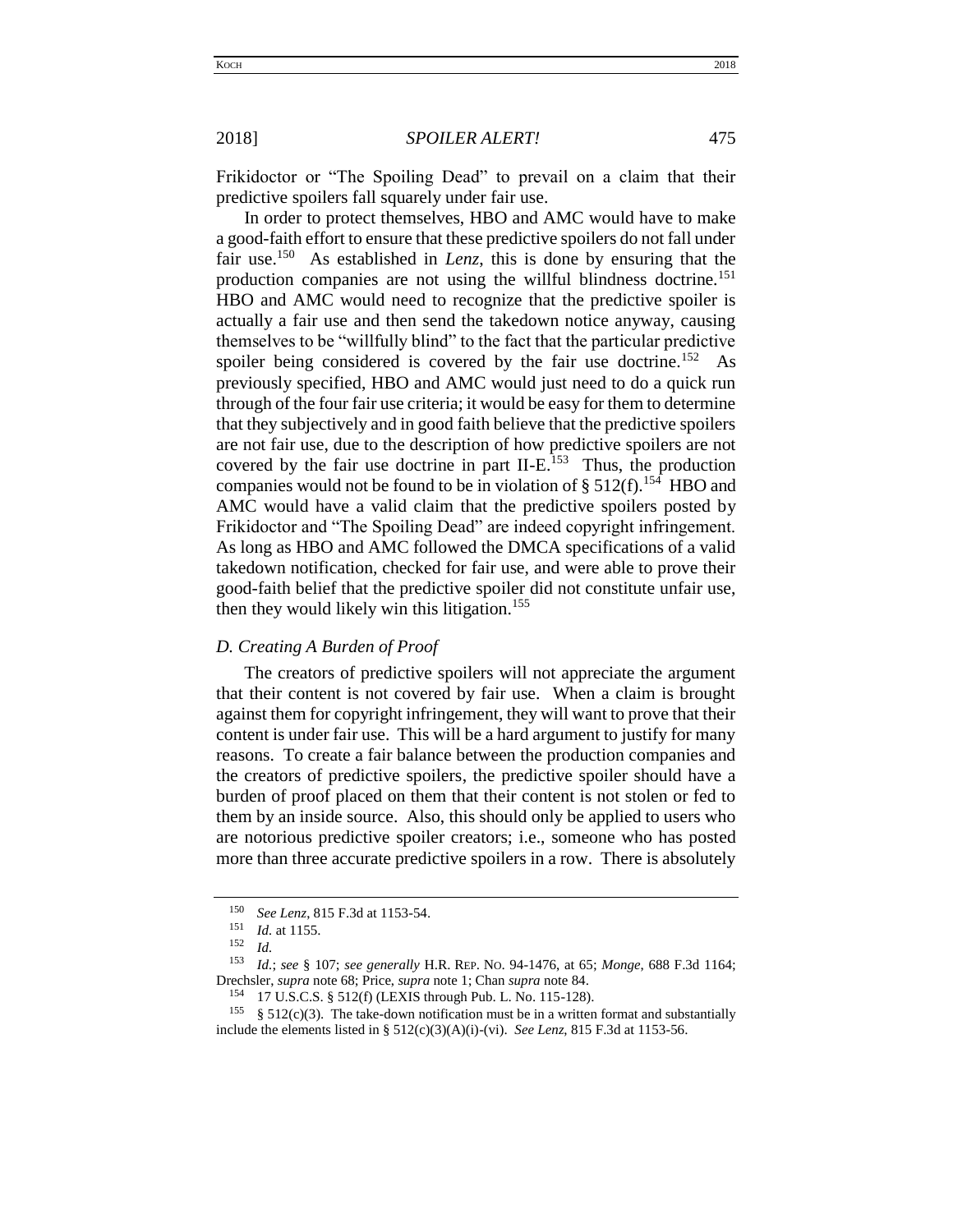a chance that any person could suspect what is going to happen in the next episode of a television series, post it somewhere on social media, and happen to be right. This may be the only time that this person posts a predictive spoiler by taking a wild guess as to the outcome of the plot. These people are not the type of predictive spoiler creators that production companies are targeting for copyright infringement.<sup>156</sup> Three correct predictive spoilers in a row creates a pattern and should be a red flag to production companies that something is awry with this creator. It would be overly burdensome to require production companies to designate someone to find every single predictive spoiler on the internet, as was done in *Lenz*, because some of these predictive spoiler posts are just guesses with no background information whatsoever.<sup>157</sup> Production companies are more concerned with targeting predictive spoiler creators who are notoriously accurate in their predictions week after week.<sup>158</sup> The question then becomes, do these people have inside sources or are they just really good at putting together the pieces of what has already been given to them by the production companies (for instance, the "on next week's episode" segments)?

As long as the production company has considered fair use before issuing the takedown notification allowed under the DMCA, they should not be found liable for misrepresentation.<sup>159</sup> There should be the opportunity, though, that if the predictive spoiler creators did not have any inside information (which is highly doubtful considering their accuracy), they can prove to the court their thought process for producing the predictive spoiler independent of an inside source. This would create the opportunity for burden shifting and mitigating damages.

The first burden is on the production company to show that they reasonably and in good faith considered whether the predictive spoiler was protected by fair use.<sup>160</sup> As analyzed above, this is an easy point to prove. The production companies simply have to run through the four elements of fair use and make a good-faith showing in each of these categories on how the predictive spoiler is not covered by fair use.<sup>161</sup> The burden would then shift to the creator of the predictive spoiler to prove that they were able to come up with this prediction independent of inside information. The court can give them some deference if there is a trail of their thoughts that does not include inside information. This trail could

<sup>156</sup> *See generally* Price, *supra* note 1; Flowers, *supra* note 1.

<sup>157</sup> *Lenz*, 815 F.3d at 1149.

<sup>158</sup> *See generally* Price, *supra* note 1; *see generally* Flowers, *supra* note 1.

<sup>159</sup> *Lenz*, 815 F.3d at 1154.

 $\frac{160}{161}$  *Id.* 

<sup>161</sup> *See* 17 U.S.C.S. § 107 (LEXIS through Pub. L. No. 115-128).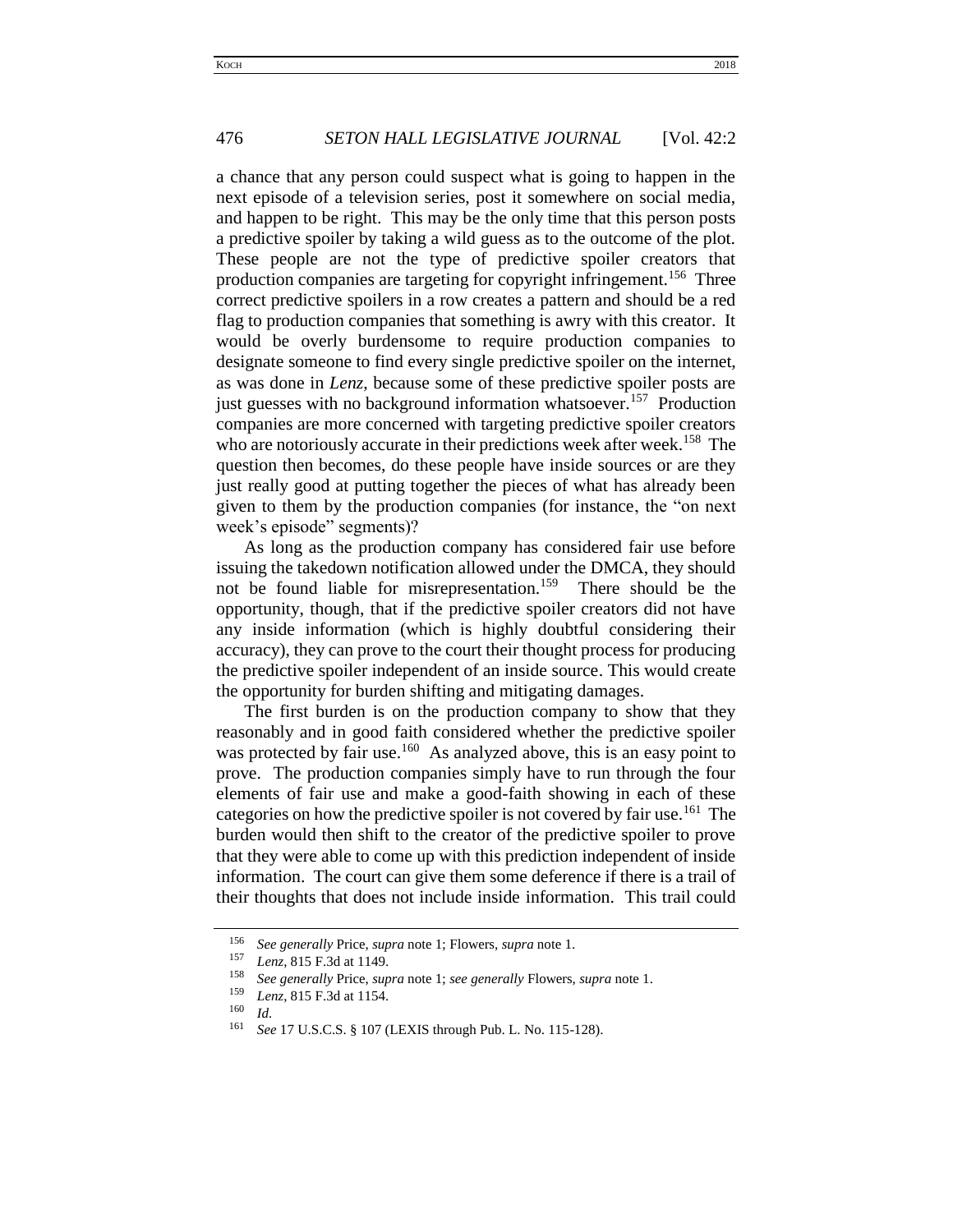## 2018] *SPOILER ALERT!* 477

include an outline of how they created their video, a list of all the sources they used, or the amount of time it took them to create the idea and then subsequently produce the video or blog post. This evidence would show how these spoilers were made with a correct prediction without the help of someone else. These burdens would be implemented for the more sophisticated YouTube user rather than a minor, for instance, who likes these shows and just so happens to guess correctly. This requirement would be established for the savvy adult user that has taken the time to compile a predictive video or blog post that is an accumulation of time and hard work in order to accurately predict what is going to happen in the upcoming episode. It seems unlikely that a child would have the time or patience to devote to a consistent YouTube channel or blog that can delve deeper into the thought process of what is going to happen on these television shows and get the correct answer. This establishes a very high standard for these sophisticated users, as there would need to be a hefty paper trail in proving that the spoiler was just a very accurate guess and that they were just lucky.

If predictive spoiler creators are committed to their work (some make a living by creating spoilers), they would have some sort of outlined thought process of how they came to their conclusions. Most creators of predictive spoilers correctly guess the plotlines of these shows on a consistent basis.<sup>162</sup> They are not just making one spoiler video and getting it correct. Since copyright law tries, in some sense, to promote creativity as opposed to stifling it, the courts might be more lenient towards a predictive spoiler creator that can prove beyond a reasonable doubt that he or she came up with the prediction independently.<sup>163</sup>

It would still seem likely though that the creator of a predictive spoiler would not win on a claim of fair use. This creation of a burden to prove beyond a reasonable doubt that they created this predictive spoiler on their own without the assistance of an inside source might make the courts be inclined to be a little more lenient in their holding for damages.<sup>164</sup>

## IV. CONCLUSION

<span id="page-20-0"></span>Predictive spoilers are a brand-new form of copyright infringement that is just being brought to the public's eye.<sup>165</sup> Up until the middle of 2016, television production companies had not targeted these spoilers,

<sup>162</sup> *See generally* Price, *supra* note 1; *see generally* Flowers, *supra* note 1.

*See* Campbell v. Acuff-Rose Music, Inc., 510 U.S. 569, 577 (1994).

<sup>164</sup> 17 U.S.C.S. § 504(c)(2) (LEXIS through Pub. L. No. 115-128).

<sup>165</sup> *See generally* Price, *supra* note 1; Flowers *supra*, note 1.